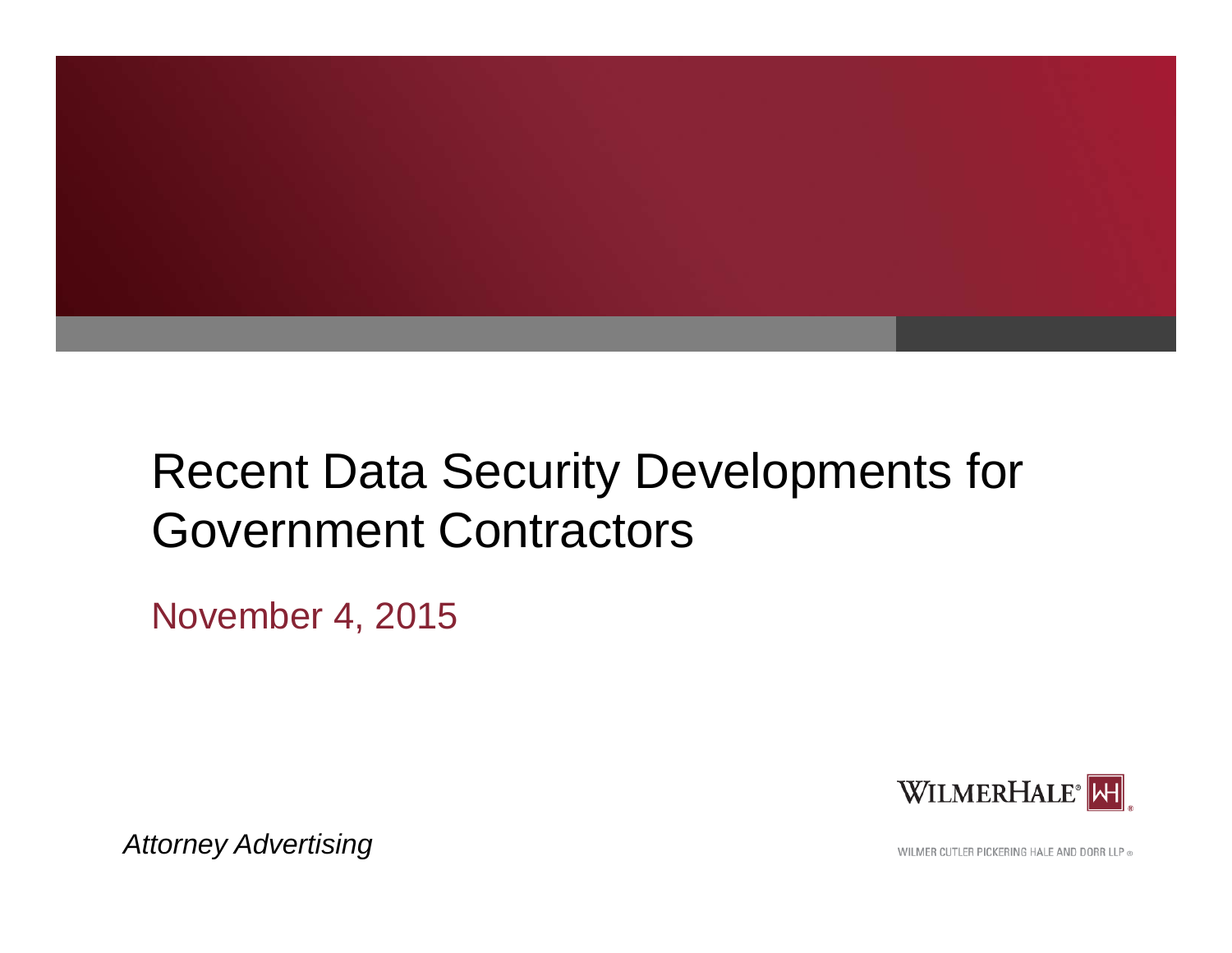





**Ben Powell**Partner



**Jason Chipman**  CounselWilmerHale

**Jonathan Cedarbaum**Partner**WilmerHale** 

**Barry Hurewitz** Partner**WilmerHale** 

**WilmerHale** 

**Leah Schloss**Associate **WilmerHale**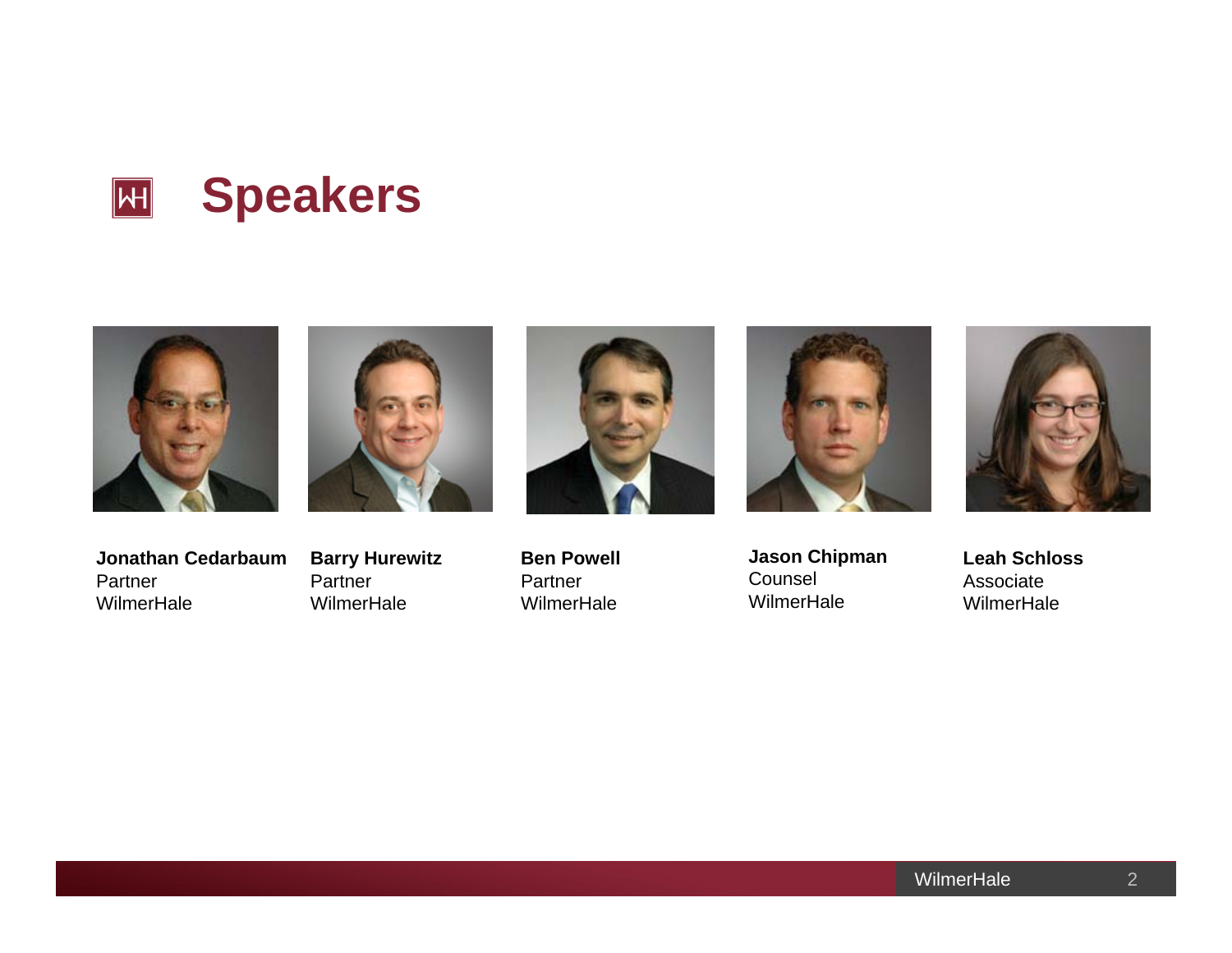#### Webinar Guidelines  $\mathsf{H}\mathsf{H}$

- $\bullet$ Participants are in listen-only mode
- Submit questions via the Q&A box on the bottom right panel
- •Questions will be answered as time permits
- •Offering 1.0 CLE credit in California and New York\*
- $\bullet$ WebEx customer support: +1 888 447 1119, press 2

*WilmerHale has been accredited by the New York State and California State Continuing Legal Education Boards as a provider of continuing legal education. This program is being planned with the intention to offer CLE credit in California and nontransitional CLE credit in New York. This program, therefore, is not approved for New York newly admitted attorneys. WilmerHale is not an accredited provider of Virginia CLE, but we will apply for Virginia CLE credit if requested. The type and amount of credit awarded will be determined solely by the Virginia CLE Board. Please note that no partial credit will be awarded. Attendees requesting CLE credit must attend the entire program.*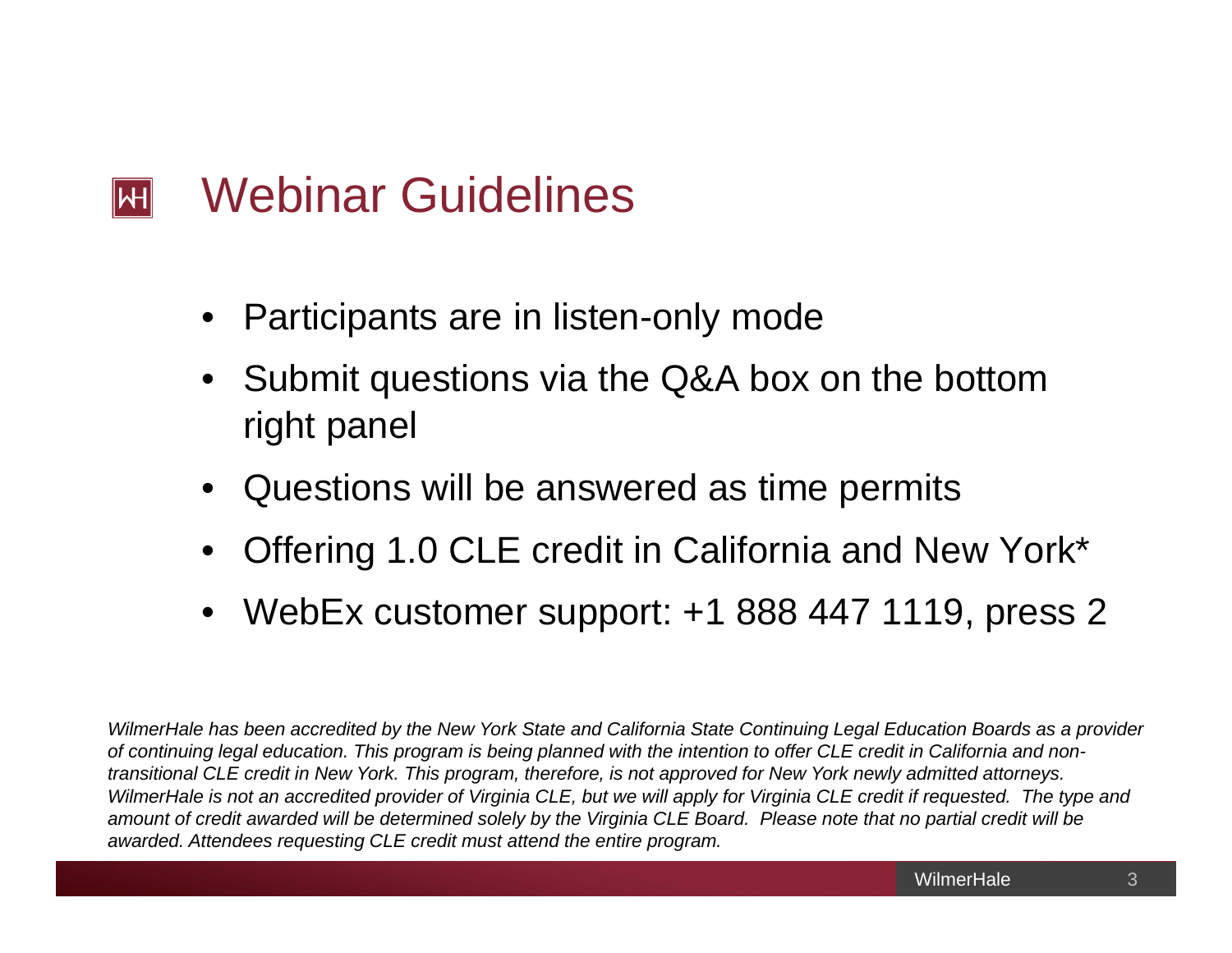

- I. Introduction: Framing Cybersecurity for **Contractors**
- II. Overview of Legal Landscape
- III. Recent Developments
	- A. FISMA/OMB Guidance
	- B. Interim DFARS Rule on Network Penetration Reporting/Cloud Computing
- IV. Breach Preparedness and Response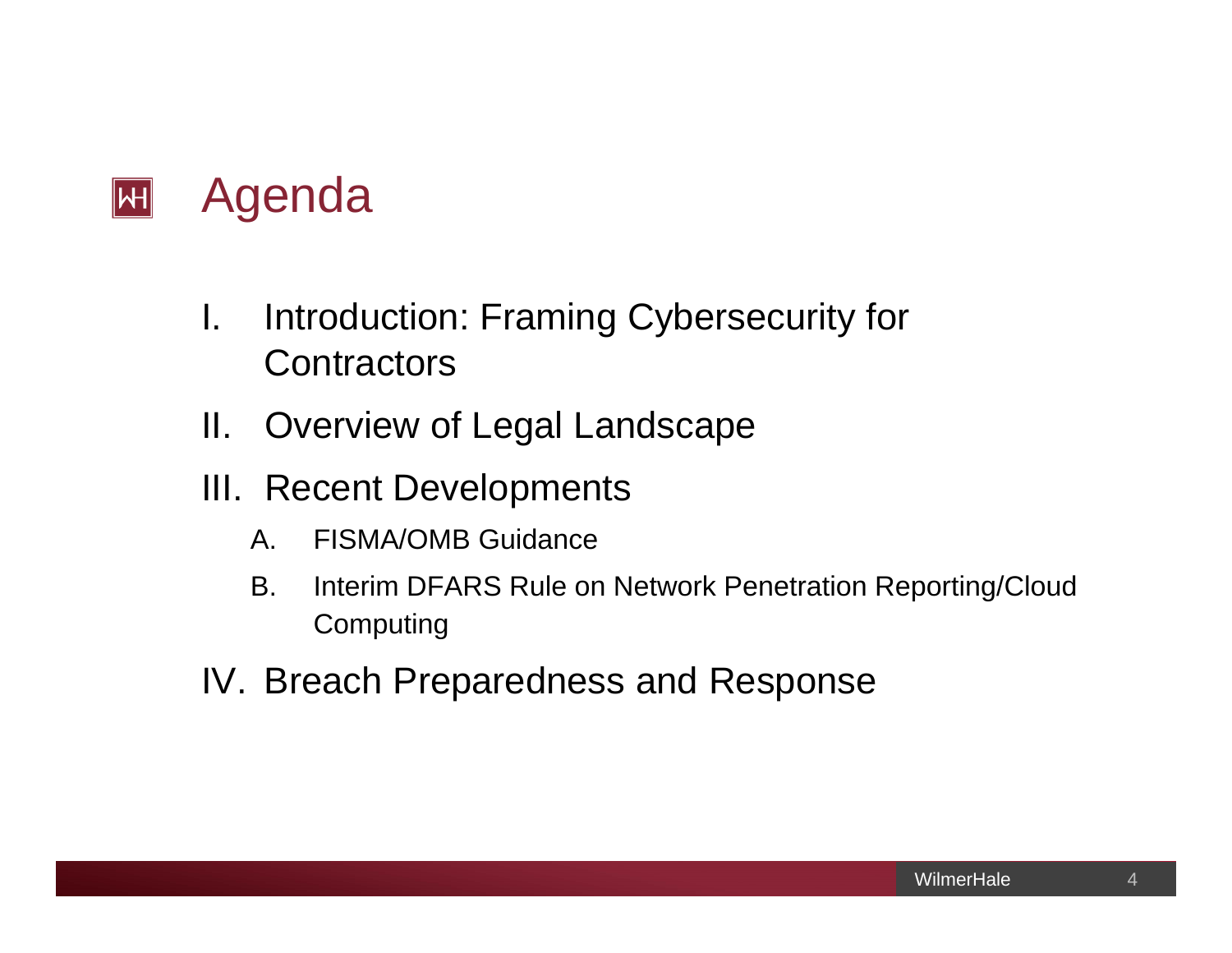# Government Continues to be a Key Target

 $\boxed{\mathsf{H}}$ 

## **OPM Breach is Just the Latest**

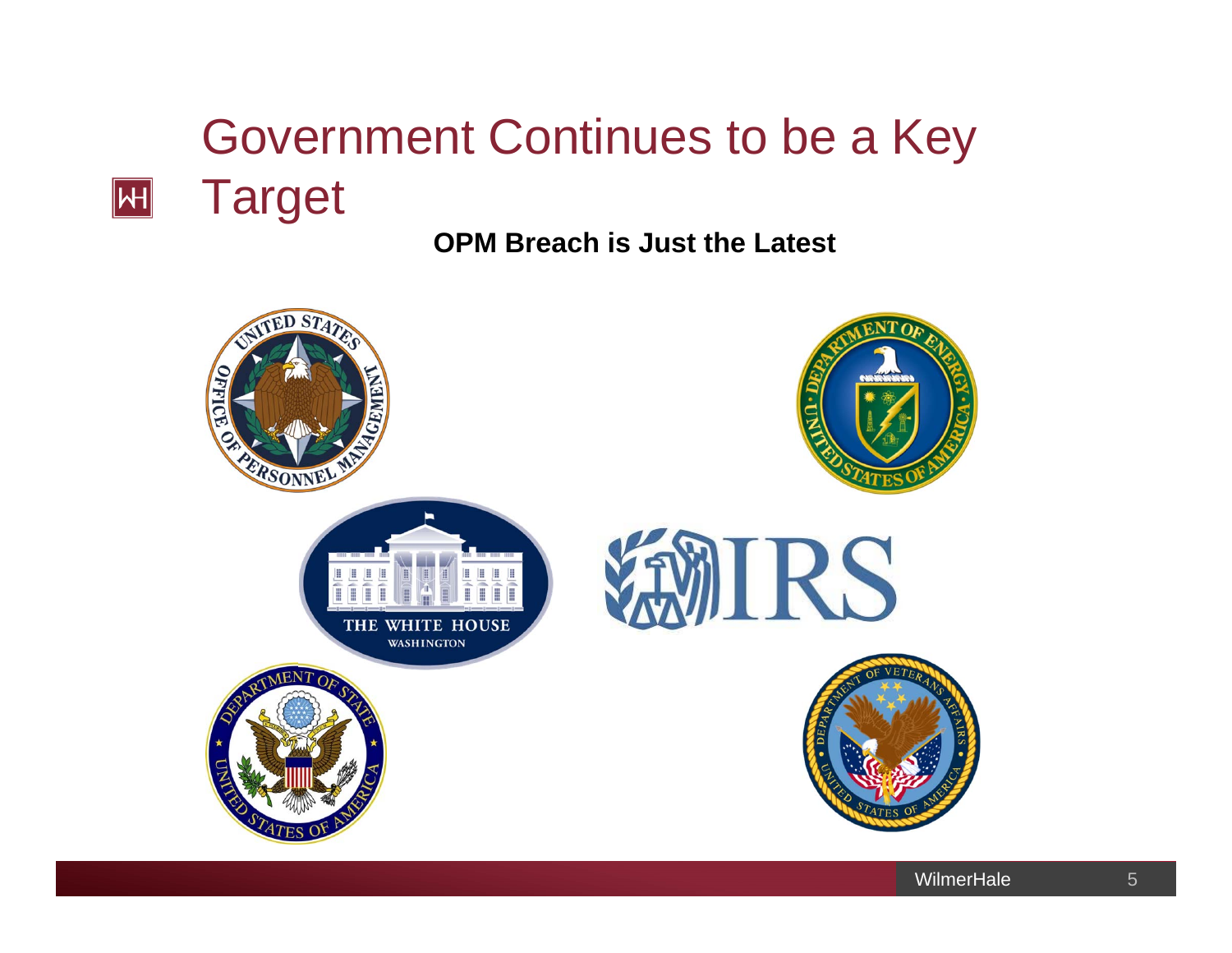# Contractors are Key Proxy Target for **四** Government



### **Feds Eye Link to Private Contractor in Massive Government Hack**

## **REUTERS**

Chinese hacked U.S. military contractors: Senate panel

The Washington Post

**DHS contractor suffers major computer** breach, officials say

| 113TH CONGRESS  <br>2nd Session | <b>SENATE</b>                                       | REPORT |
|---------------------------------|-----------------------------------------------------|--------|
|                                 | INQUIRY INTO CYBER INTRUSIONS                       |        |
|                                 | AFFECTING U.S. TRANSPORTATION                       |        |
|                                 | COMMAND CONTRACTORS                                 |        |
|                                 |                                                     |        |
|                                 | <b>REPORT</b>                                       |        |
|                                 |                                                     |        |
|                                 | OF THE                                              |        |
|                                 |                                                     |        |
|                                 |                                                     |        |
|                                 | COMMITTEE ON ARMED SERVICES<br>UNITED STATES SENATE |        |
|                                 |                                                     |        |
|                                 |                                                     |        |
|                                 |                                                     |        |
|                                 |                                                     |        |
|                                 |                                                     |        |
|                                 |                                                     |        |
|                                 |                                                     |        |
|                                 |                                                     |        |
|                                 |                                                     |        |
|                                 |                                                     |        |
|                                 |                                                     |        |
|                                 |                                                     |        |
|                                 | U.S. GOVERNMENT PRINTING OFFICE                     |        |
|                                 | WASHINGTON : 2014                                   |        |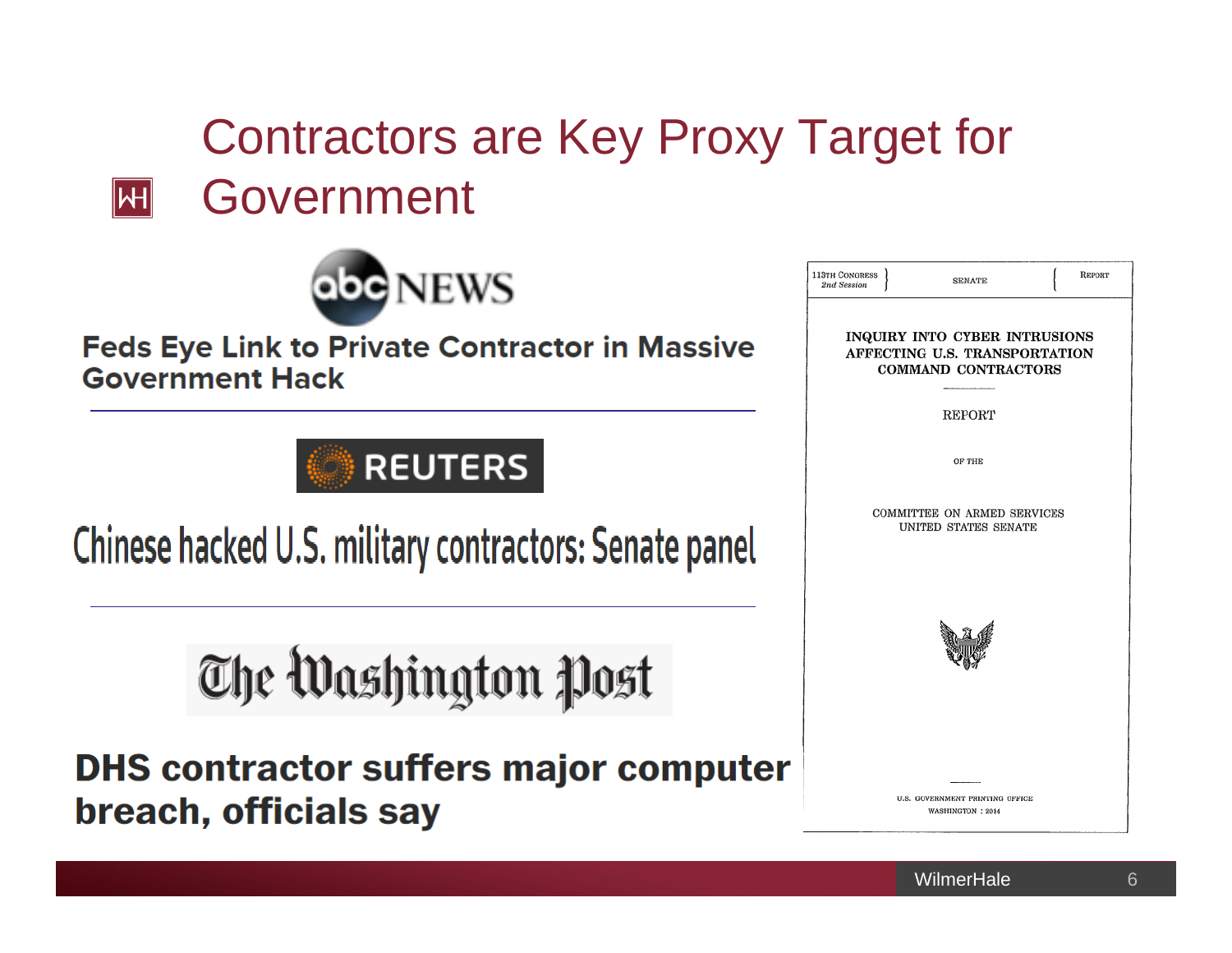# **EXECUTE:** Variety of Attackers and Modalities

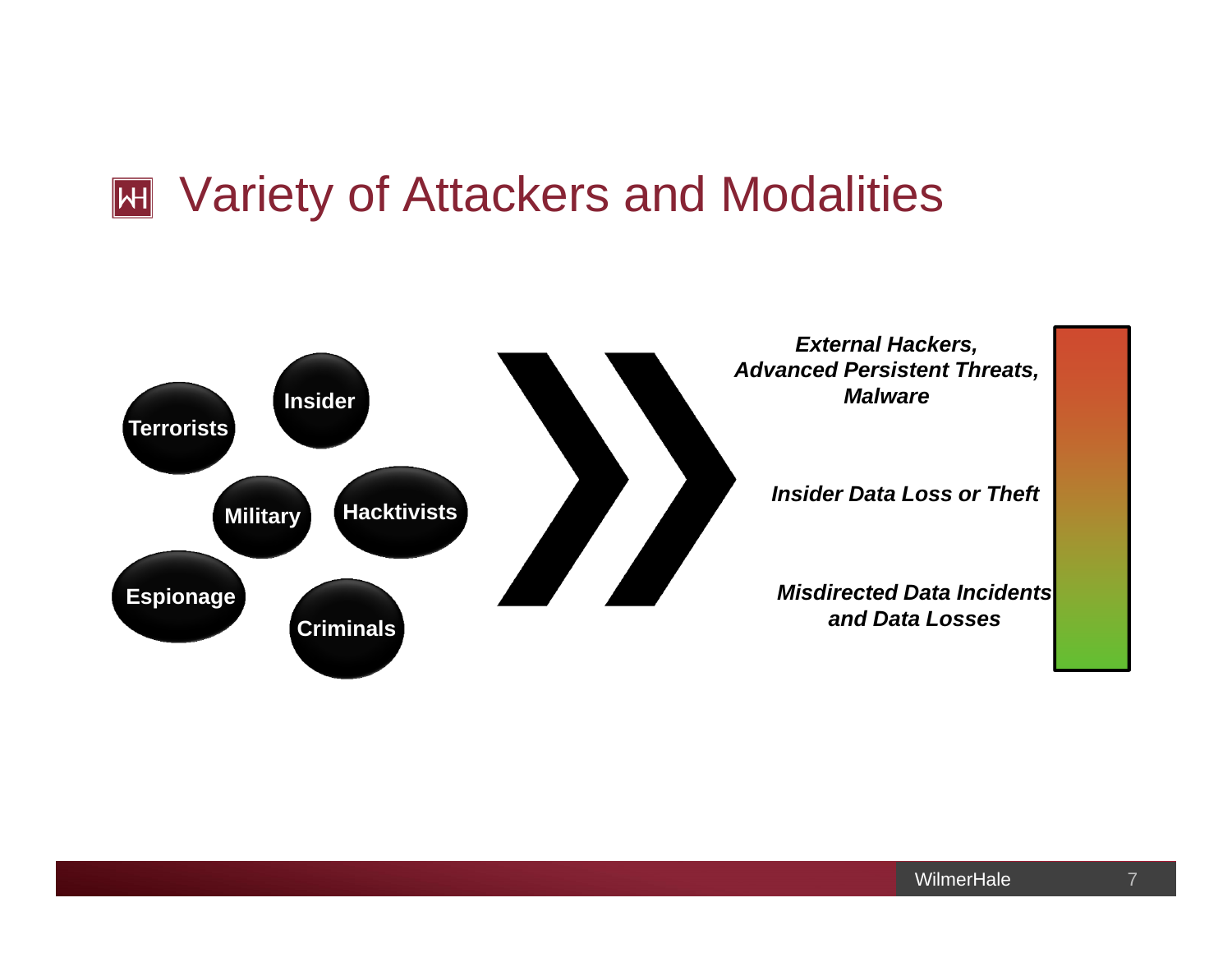#### Overview of Legal Landscape  $|\mathsf{H}|$

- A. Federal Information Security Management Act ("FISMA")
- B. Other Sources
	- i. FAR/DFARS/Other FAR Agency Supplements (or special contract clauses)
	- ii. Privacy Act
	- iii. Federal Risk and Authorization Management Program ("FedRAMP")
- C. Executive Order 13636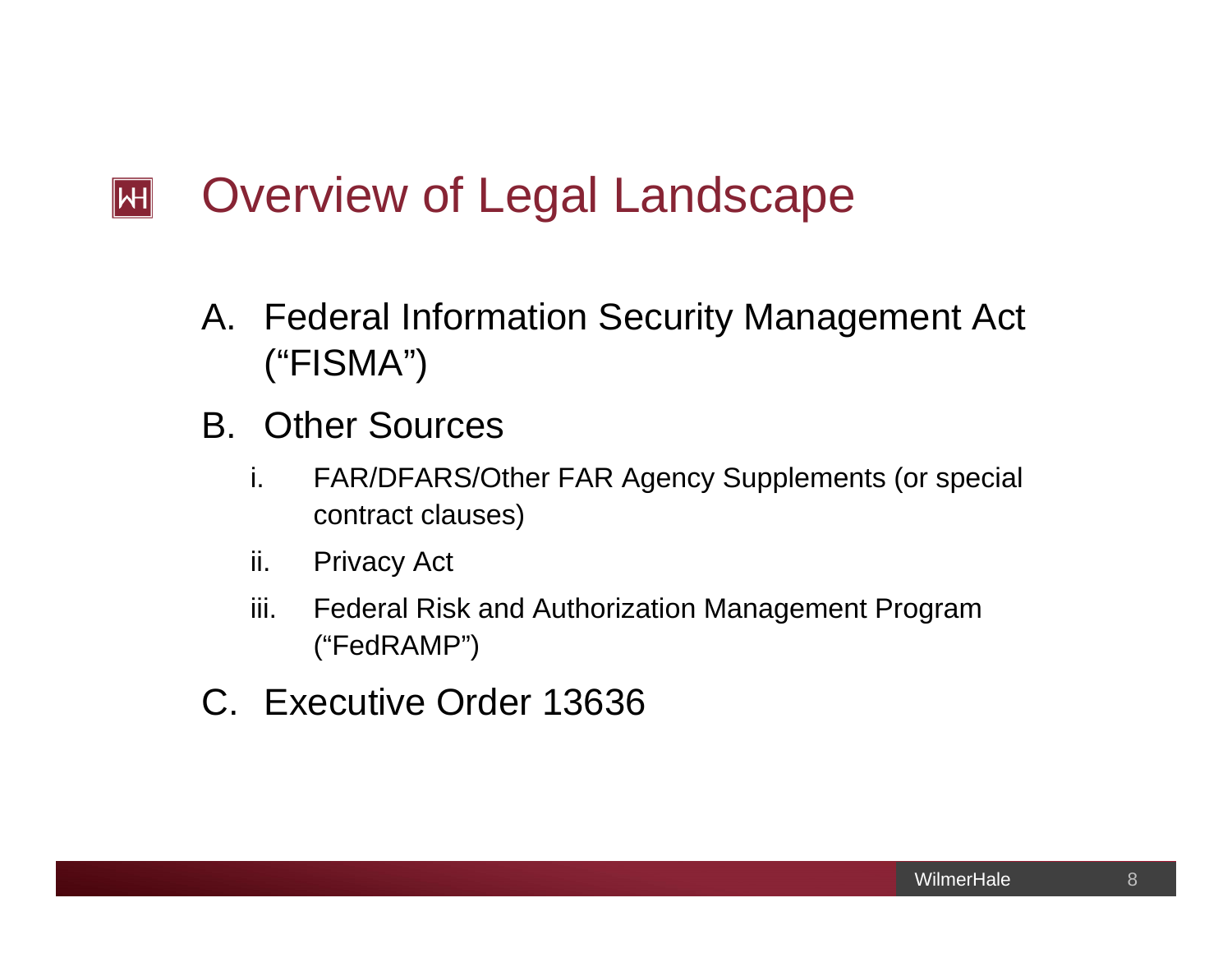## Federal Information Security  $\mathbb H$ Management Act ("FISMA")

- $\blacksquare$  Purposes:
	- Provide a comprehensive framework for ensuring effectiveness of information security controls;
	- Establish government-wide management and oversight of federal information security risks; and
	- Set minimum controls to protect Federal information and information systems.
- **Authorized OMB to oversee agency information** security policies and practices.
- $\blacksquare$  Required each agency to develop information security protections, and conduct annual evaluation for report to OMB.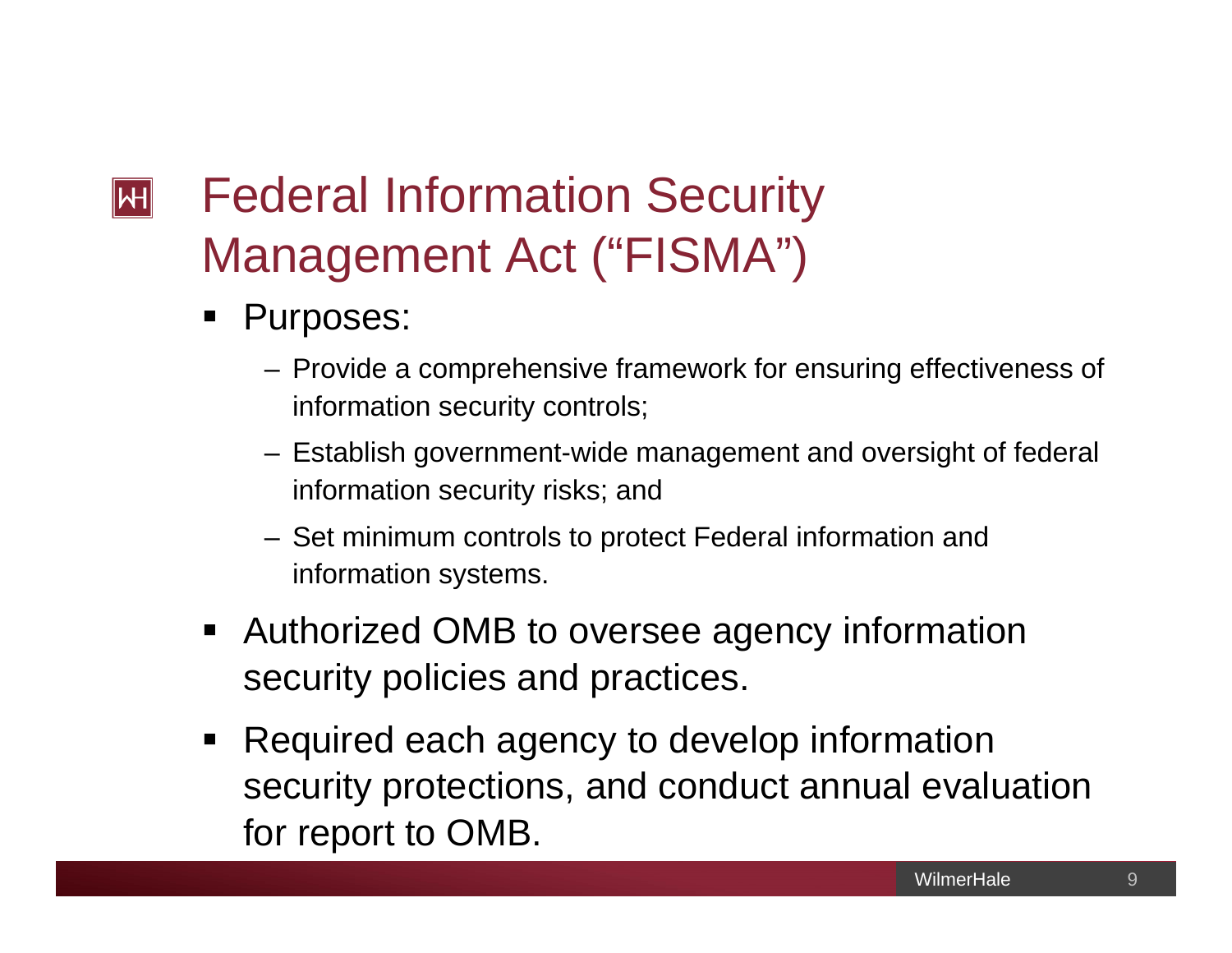#### FISMA (continued…)  $\mathbb H$

- $\blacksquare$  Agencies responsible for protection of "information systems used or operated . . . by a contractor of an agency or other organization on behalf of an agency"  $\rightarrow$  Flows down to contractors.
- $\blacksquare$  Federal Information Security Modernization Act of 2014
	- Authorizes DHS to assist OMB in administering implementation of agency information and security practices.
	- Modify scope of agency reporting requirements.
	- Within one year of enactment, OMB required to revise Circular A-130 (last updated in 2000) to eliminate inefficient or wasteful reporting.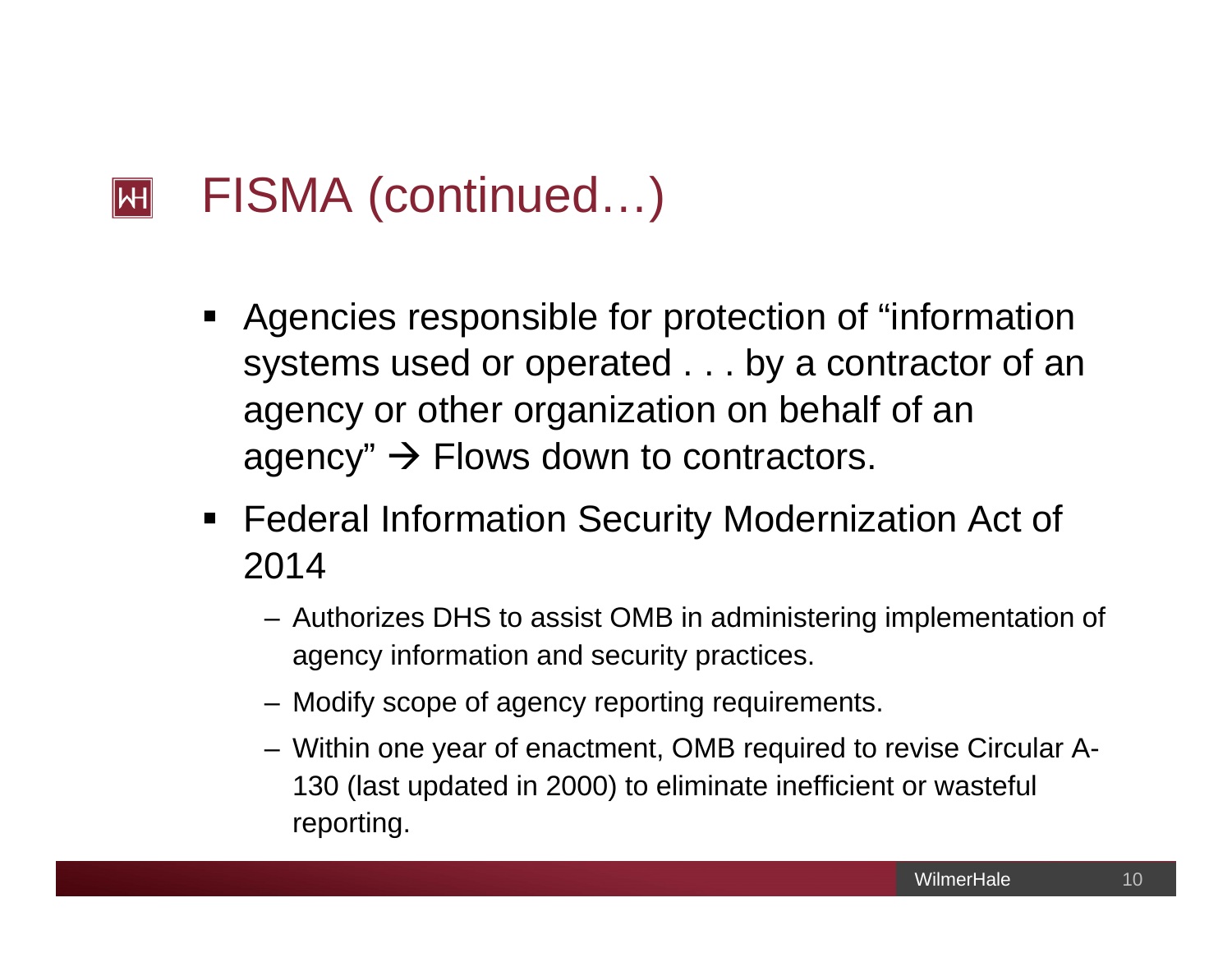#### Other Sources  $\mathbf{H}$

- $\blacksquare$  FAR/DFARS/other FAR Agency Supplements (or special contract clauses)
	- DFARS Provision on Unclassified Controlled Technical Information ("UCTI")
	- Supply Chain Rule
- $\blacksquare$ Privacy Act
- $\blacksquare$  Federal Risk and Authorization Management Program ("FedRAMP")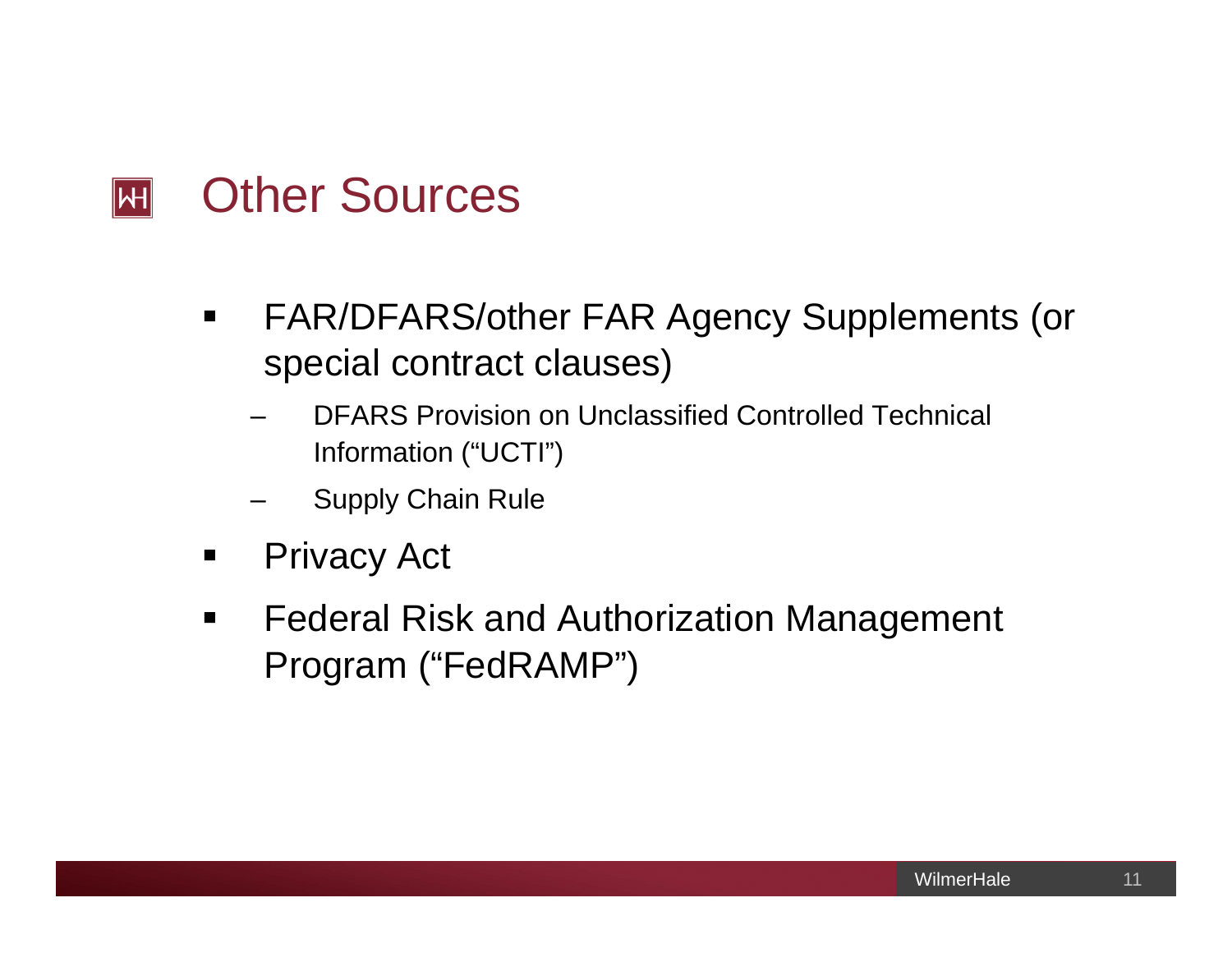#### Executive Order 13636  $\mathbb H$

- $\blacksquare$  Executive Order on Improving Critical Infrastructure Cybersecurity (February 2013)
	- Directed NIST to develop Cybersecurity Framework
	- Tasked agencies with harmonizing existing cybersecurity procurement requirements.
	- Directed GSA and DoD to prepare recommendations on the "feasibility, security benefits, and relative merits of incorporating security standards into acquisition planning and contract administration."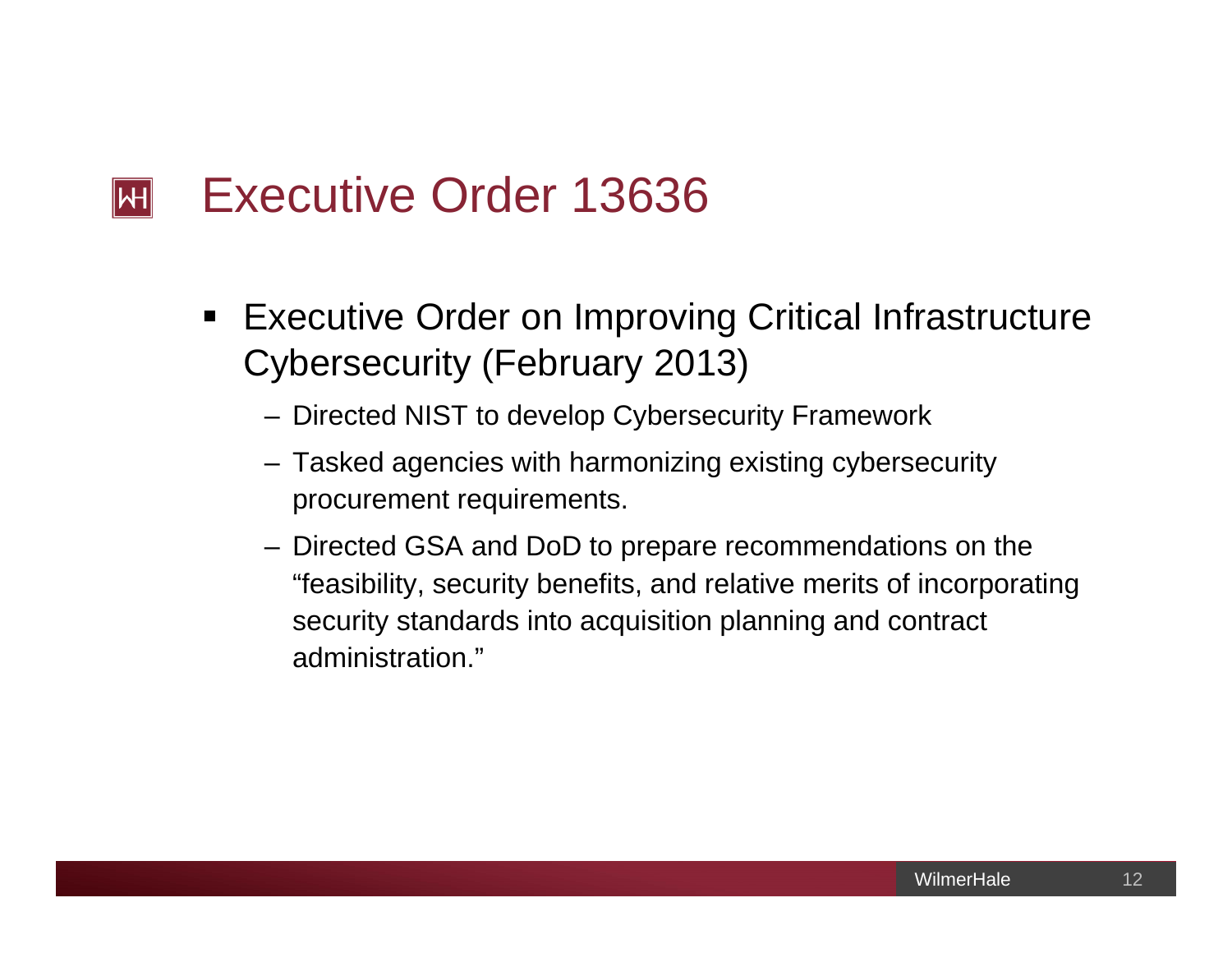#### Executive Order 13636 (continued…)  $\mathbb H$

- $\blacksquare$  GSA-DoD Joint Working Group Report: *Improving Cybersecurity and Resilience Through Acquisition*
	- 1. Institute baseline cybersecurity requirements as condition for contract award;
	- 2. Train government workforce in cyber acquisition practices;
	- 3. Develop common definitions;
	- 4. Create Government-wide cyber risk management strategy to identify acquisitions with greatest cyber risk;
	- 5. Secure the supply chain through OEMs, authorized resellers, and other trusted sources; and
	- 6. Increase accountability among key decision-makers.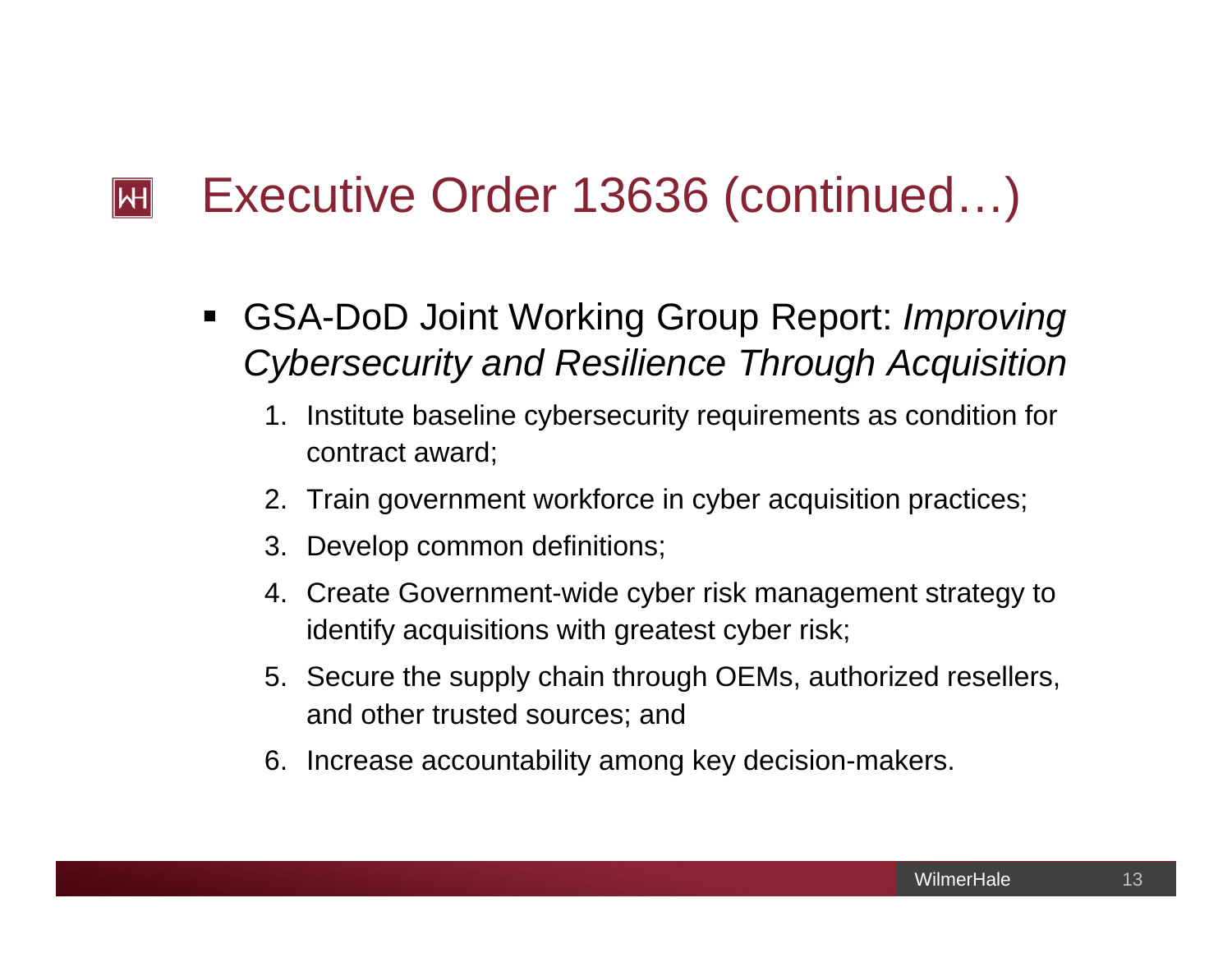#### Recent Developments  $\vert H \vert$

- A. FISMA/OMB Guidance
- B. Interim DFARS Rule on Network Penetration Reporting/Cloud Computing
- C. Current Status and Looking Forward

14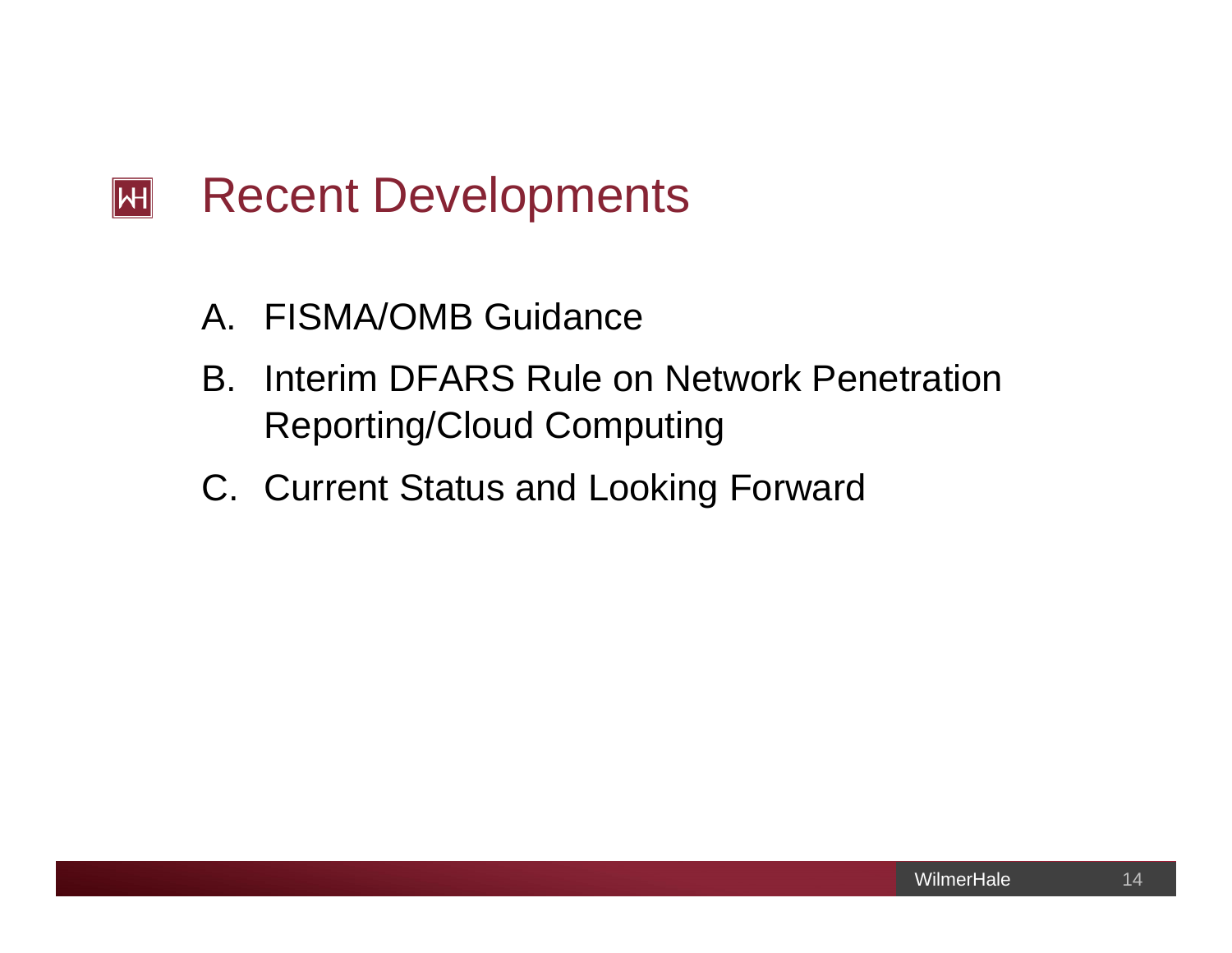#### FISMA/OMB Guidance  $\overline{|\mathcal{H}|}$

- $\blacksquare$  OMB Guidance on Improving Cybersecurity Protections in Federal Acquisitions
- $\blacksquare$ Civilian Agency "Cyber Sprint"
- $\blacksquare$ FY16 OMB FISMA Guidance
- $\blacksquare$ Revision to OMB Circular A-130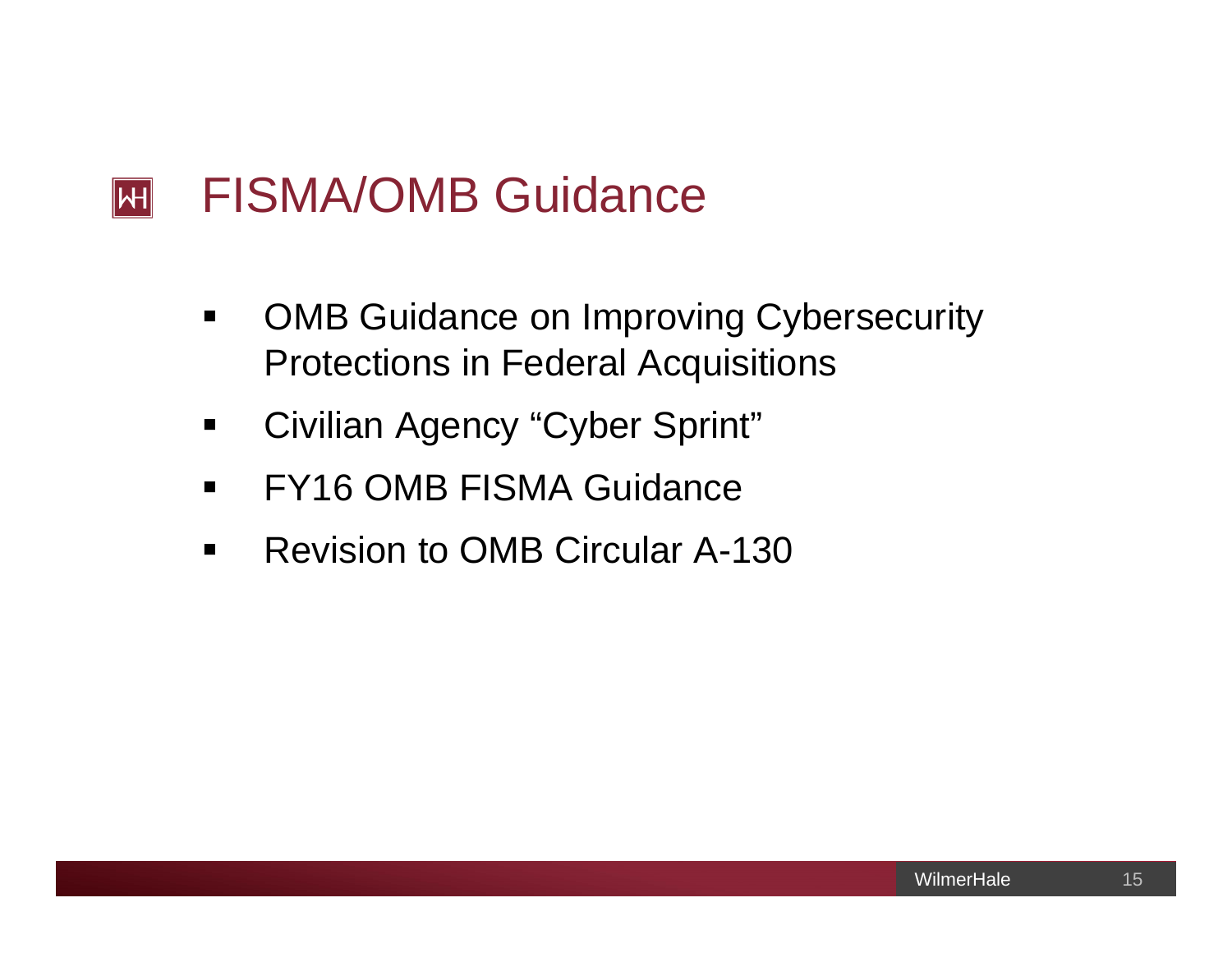## OMB Guidance: Improving Cybersecurity  $\mathbf{H}$ in Federal Acquisitions

 $\blacksquare$ **Security Controls.** Compliance with NIST Special Publications requiring access controls, training, auditing, configuration management, authentication, incident response, risk assessments, etc.

#### $\blacksquare$ **Cyber Incident Reporting.**

- Applies to systems containing CUI or operated for government.
- Ensure that all known or suspected incidents be reported to agency CSIRT/SOC within agreed-upon timelines.
- Reported incident is not itself evidence of failure to provide adequate safeguards.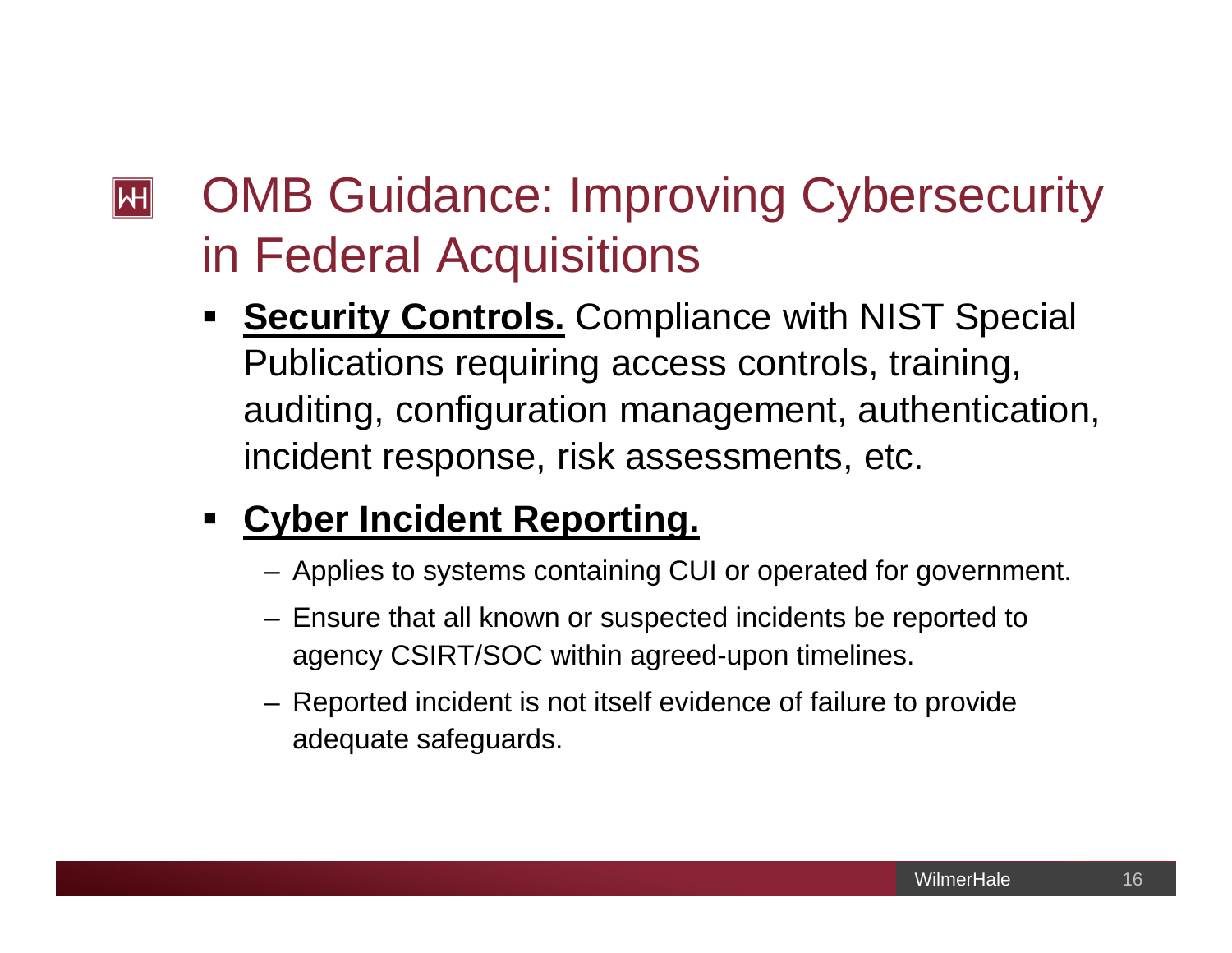#### OMB Guidance (continued…)  $\mathbb H$

 $\blacksquare$  **Information System Security Assessments.** Use ATO or other independent assessments as indication of common controls and capabilities.

#### $\blacksquare$ **Information Security Continuous Monitoring.**

- BPA for Continuous Diagnostics and Mitigation program.
- Intended to ultimately integrate with EINSTEIN.

#### $\blacksquare$ **Business Due Diligence.**

- GSA to create diligence shared service.
- CIO/CAO Councils will make recommendations on risk indicators as baseline for diligence.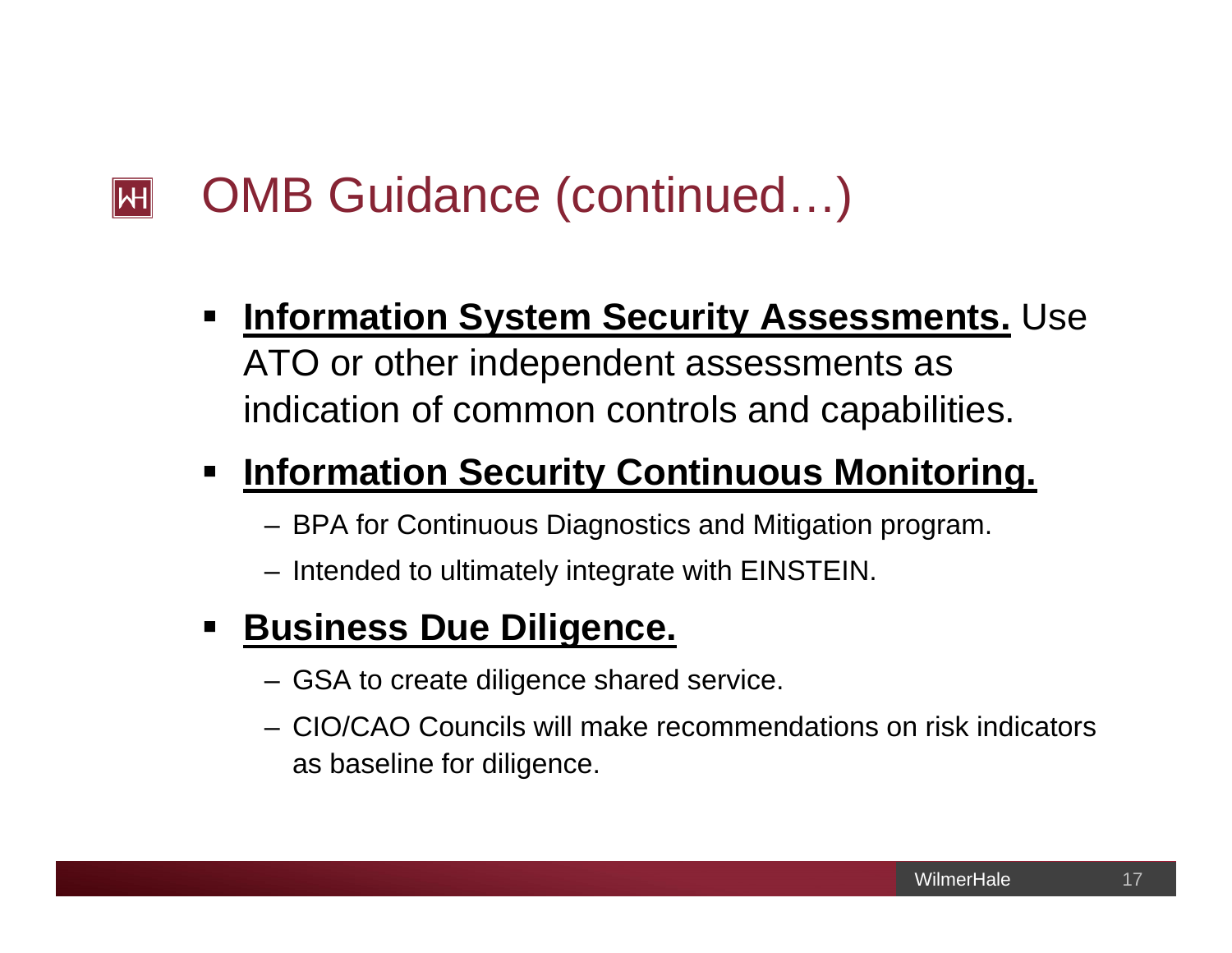#### OMB Guidance (continued…)  $\mathbb H$

- $\blacksquare$  Criticism of OMB Guidance
	- No meaningful standardization.
		- $\bullet$ General statements with explicit allowance for agencies to deviate.
		- • Should provide for more harmonization between agencies, while allowing contractors greater flexibility with specific controls used.
	- No coordination with agency-specific actions.
		- •**Overlap**
		- $\bullet$ Inconsistencies
	- Significant gaps (e.g., lack of key definitions, industry outreach, etc.).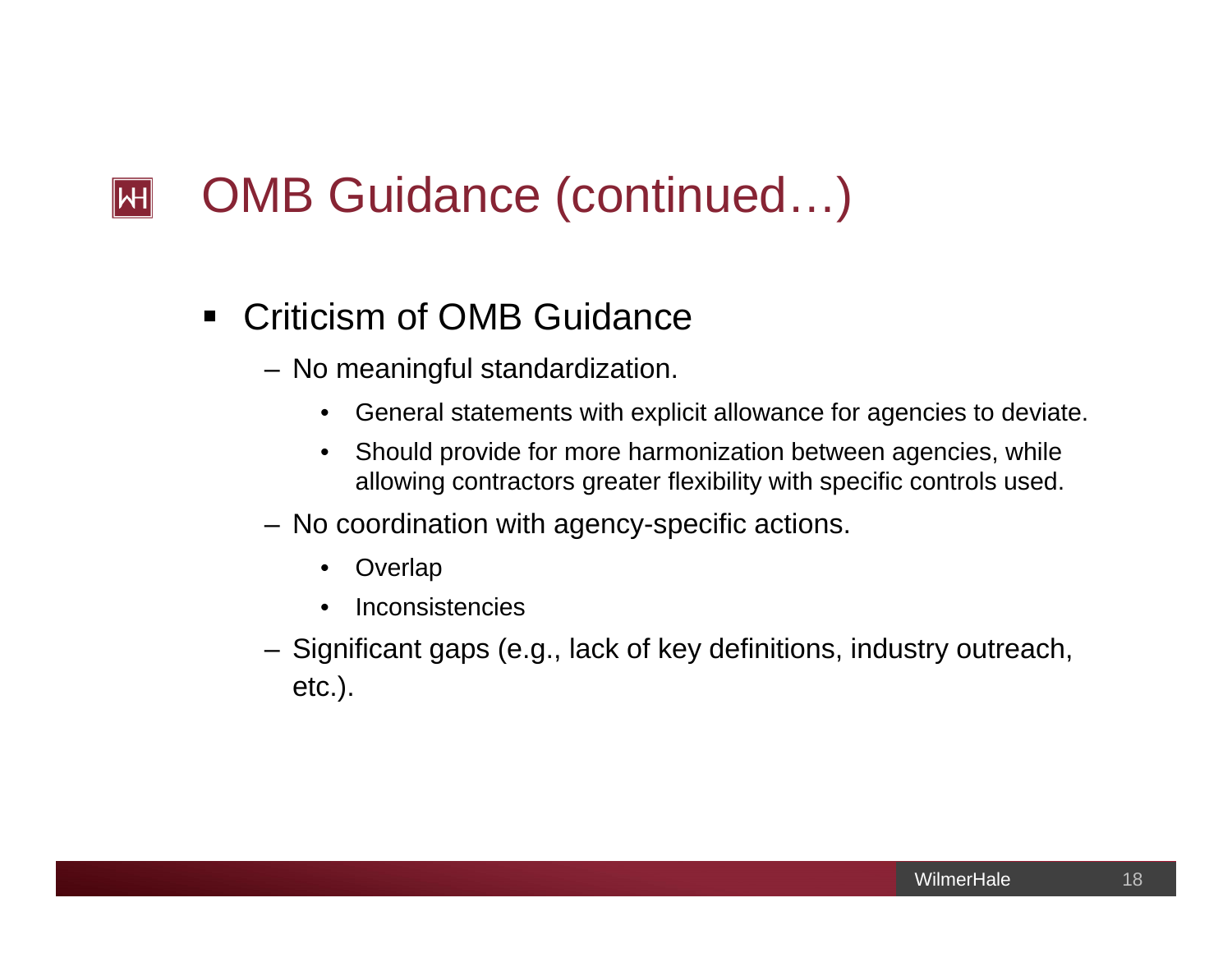#### Civilian Agency "Cyber Sprint"  $|\mathsf{H}|$

- $\blacksquare$  30-day "sprint" launched in June by Federal CIO after OPM breach.
- **Last week, OMB issued memo summarizing sprint:** Cybersecurity Strategy and Implementation Plan for Federal Civilian Government.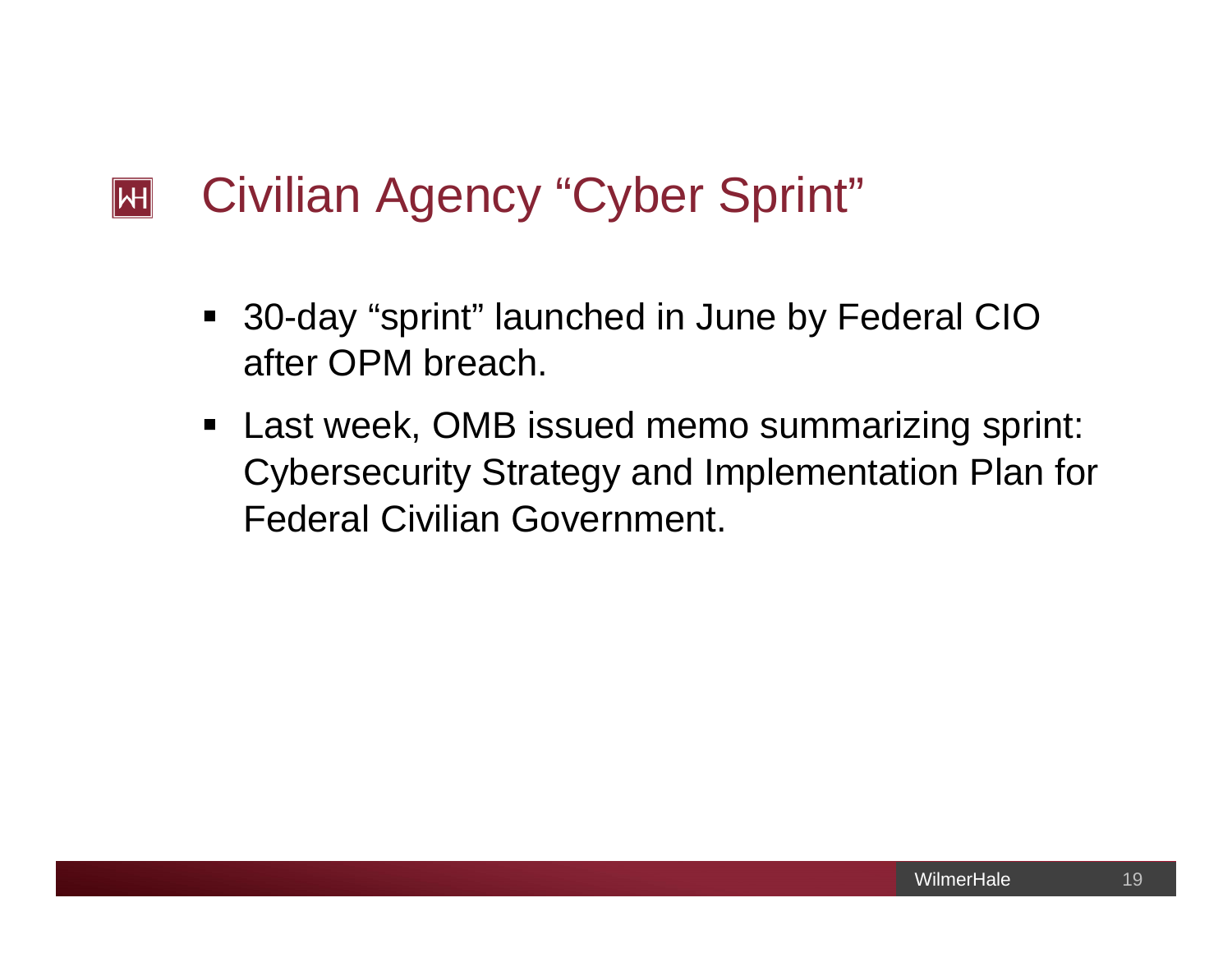# **E Civilian Agency "Cyber Sprint"** (continued . . . )

#### **CSIP Implementation - Key Milestones\***



\*Note: This timeline provides only a sampling of key actions and milestones outlined in the CSIP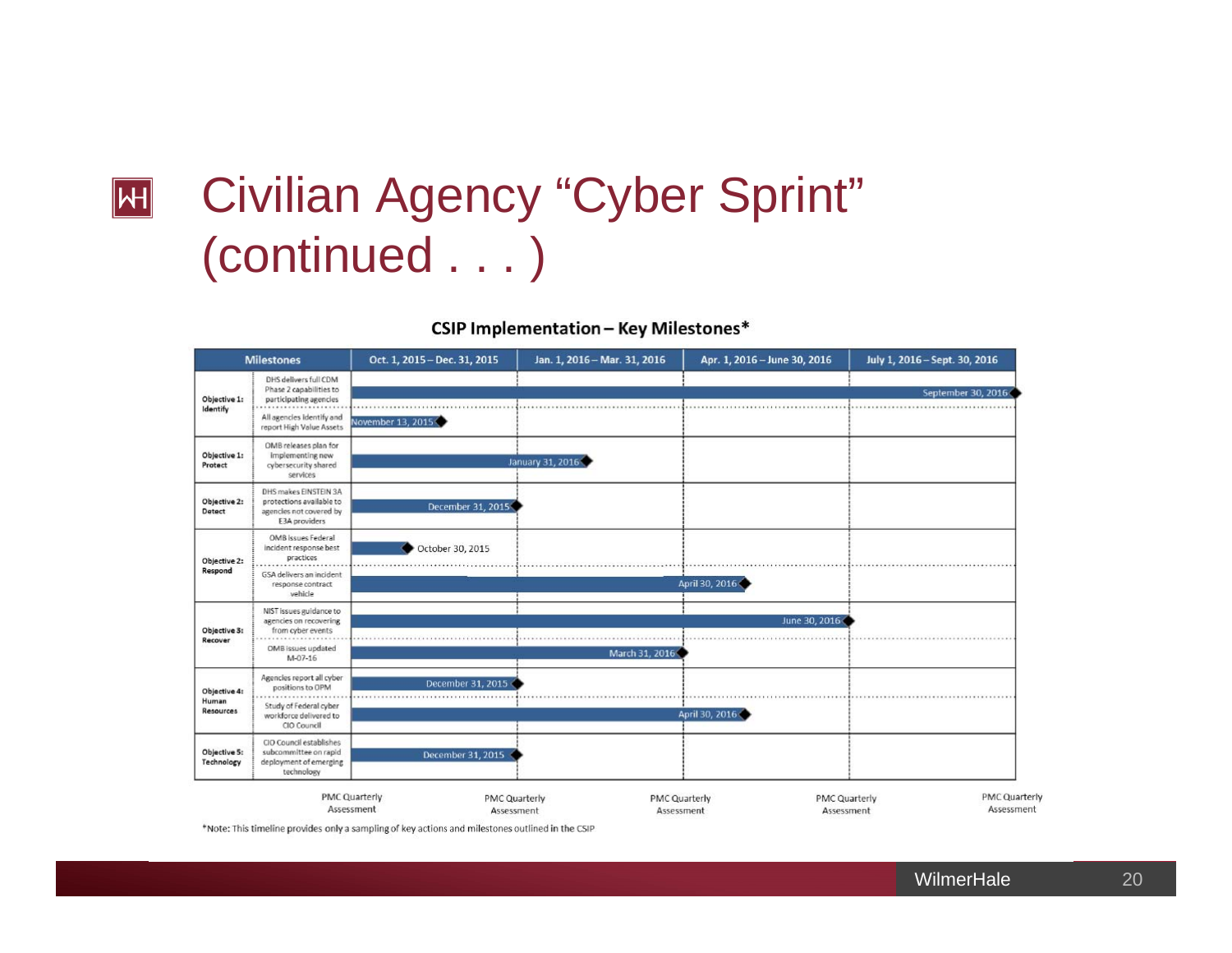#### FY16 OMB FISMA Guidance  $\mathbf{H}$

- $\blacksquare$  Last week, OMB issued memo with guidance for FY16 FISMA reporting, under FISMA 2014.
- "As a result of cyber incidents impacting Government information that resides on or is connected to contractor systems, a group of experts in security, privacy, and the Federal acquisitions process were tasked with reviewing existing contract clauses and providing recommendations…"
	- To be released in Q1 FY16.
	- "Provides clarity around requirements for security in Federal acquisitions."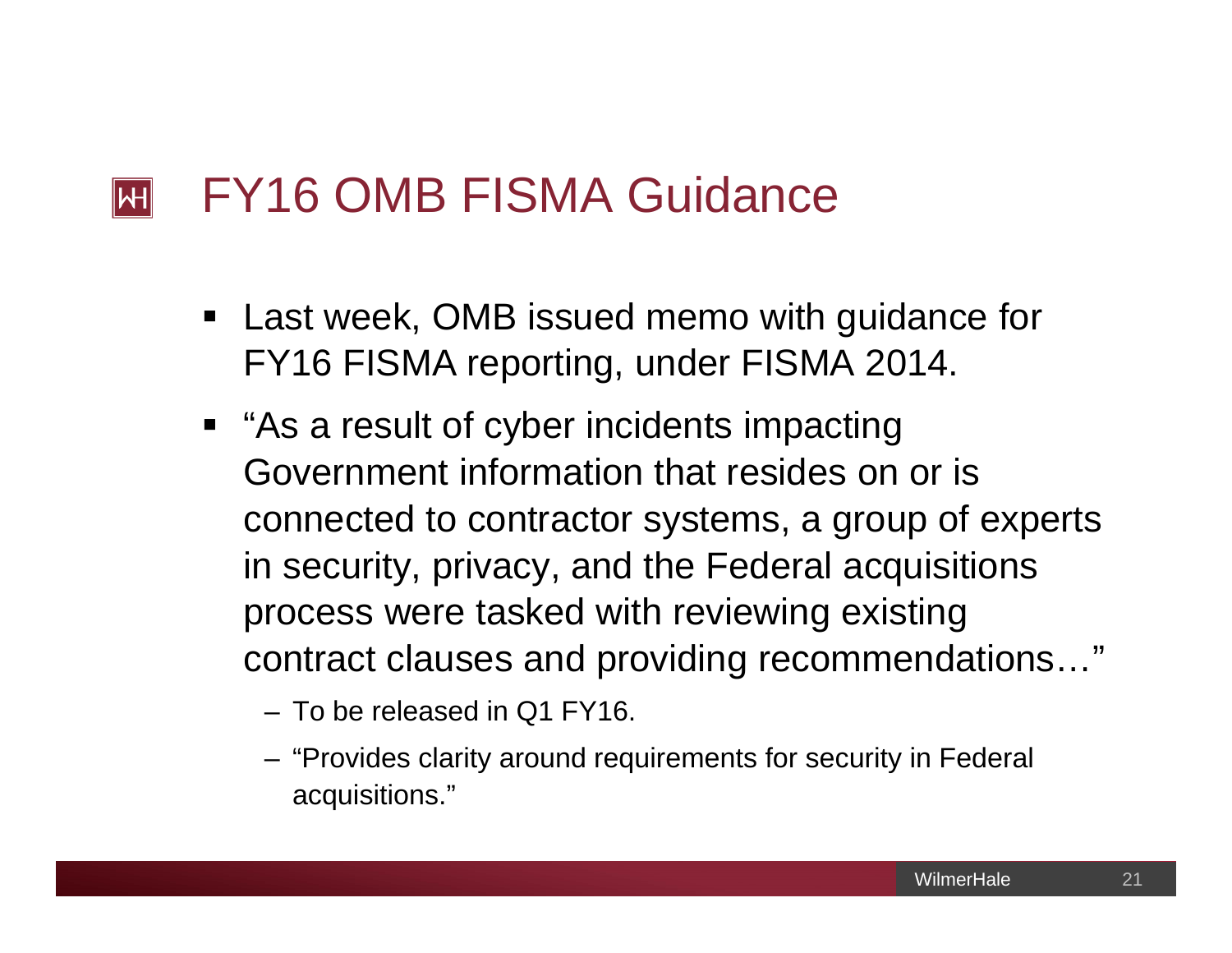#### Revision to OMB Circular A-130  $\mathbb H$

- **First revision in 15 years.**
- **•** "[P]rovides general policy for the planning, budgeting, governance, acquisition, and management of Federal Information resources."
- Revised Appendix III "provides guidance on agency information security and privacy management, including the transition from the current periodic point-in-time authorization process to a more dynamic continuous monitoring . . ."
- **Draft released October 21; 30 day comment period.**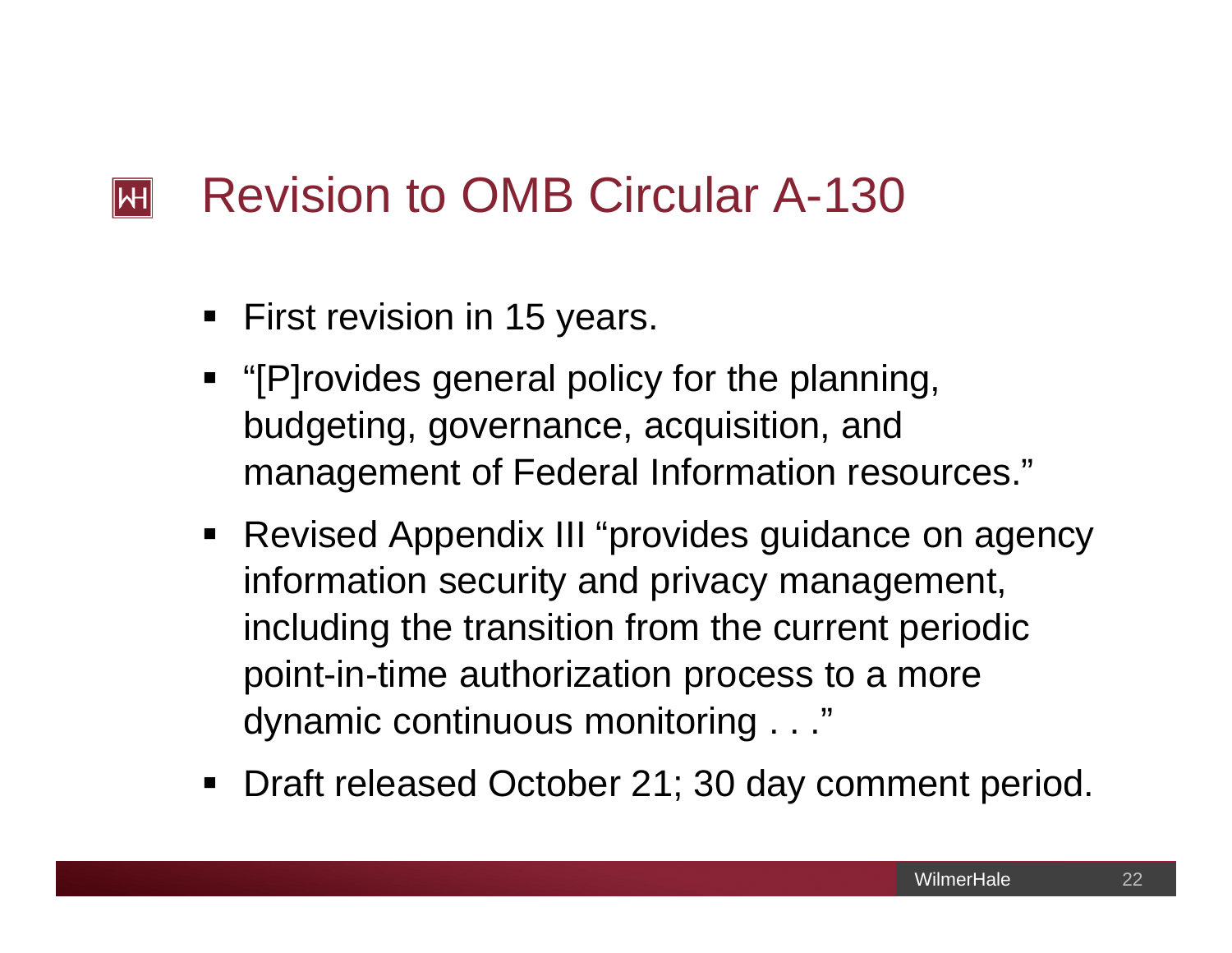## Interim DFARS Rule: Network  $\mathbf{H}$ Penetration Reporting/Cloud Computing

- ٠ Contractors and subcontractors are required to:
	- Safeguard covered defense information residing in or transiting through covered contractor information systems by applying network security controls.
	- Report cyber incidents.
- $\blacksquare$ Required flow-downs for subcontractors at all tiers.
- $\blacksquare$ Effective immediately upon issuance.
- $\blacksquare$  DoD already issued class deviation for multi-factor authentication, allowing nine months from award to comply.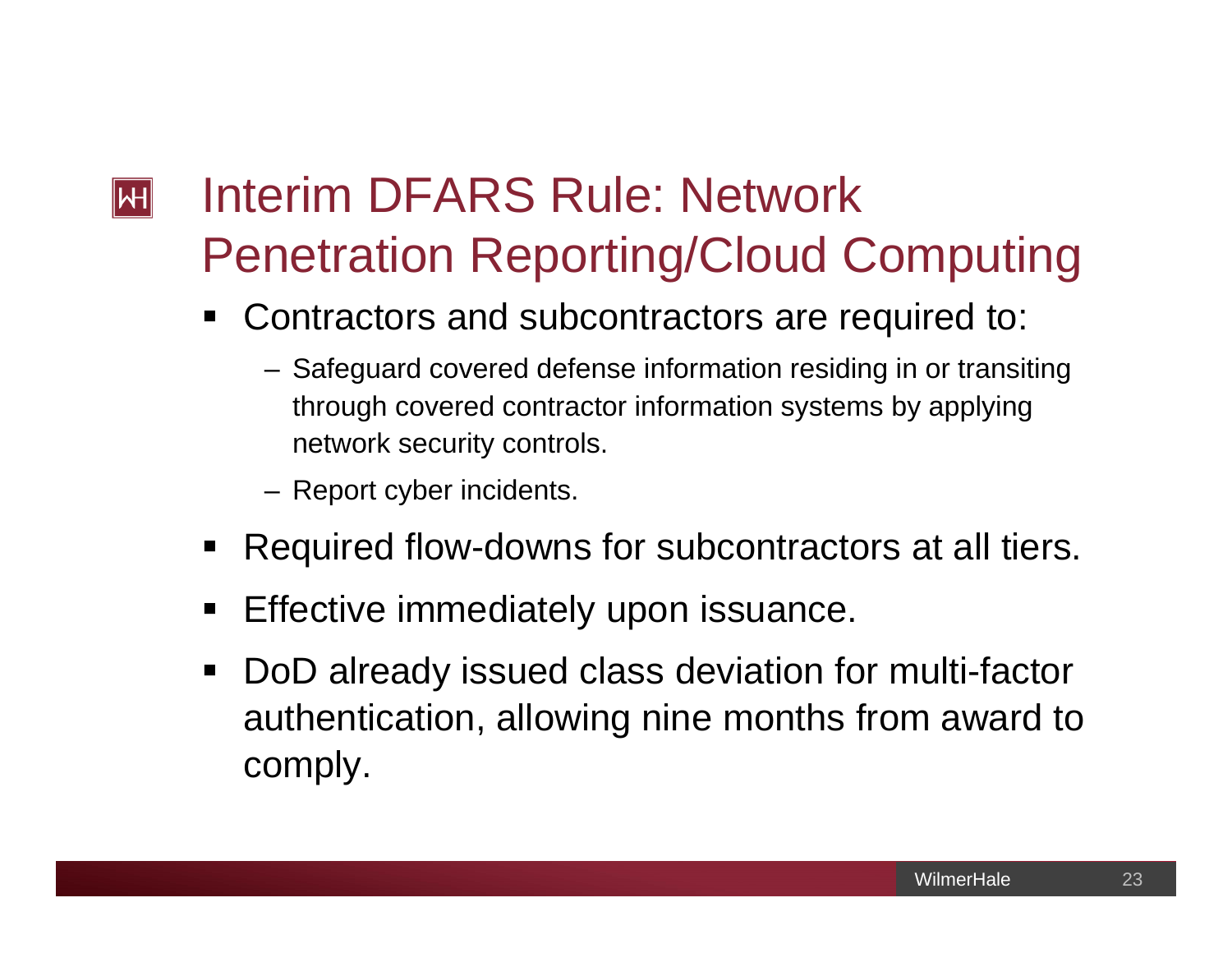#### Interim DFARS Rule: Security Controls  $\mathbf{H}$

- $\blacksquare$ **Not part of IT service or system.** Comply with security requirements in NIST SP 800-171, Protecting CUI in Nonfederal Information Systems and Organizations or equally effective alternate, approved in writing pre-award.
- **Part of non-cloud IT service/system.** Subject to security requirements specified in contract.
- **Part of cloud IT service/system.** Controls with security level and services required in accordance with DoD Cloud Computing Security Requirements Guide, and maintain data in U.S.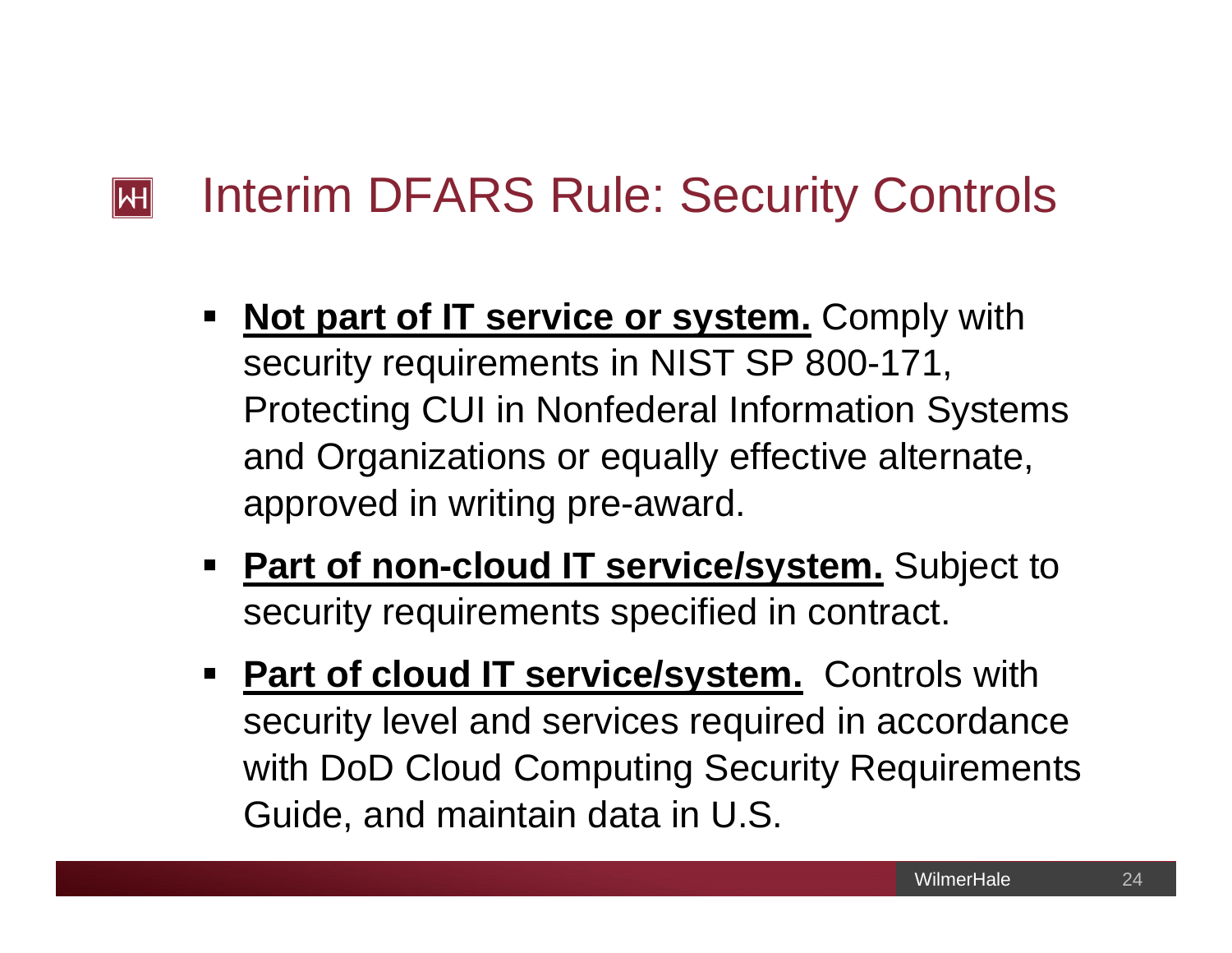#### Interim DFARS Rule: Incident Reporting  $\mathbf{H}$

- $\blacksquare$  Report to DoD within 72 hours of discovery of incident affecting covered system, or that affects contractor's ability to perform operationally.
- Subcontractors report to DoD **and** prime.
- $\blacksquare$ Submit any malware to CO.
- $\blacksquare$  Preserve images, relevant monitoring/packet capture data, for at least 90 days.
- Upon request, provide DoD with access to information and equipment, and damage assessment.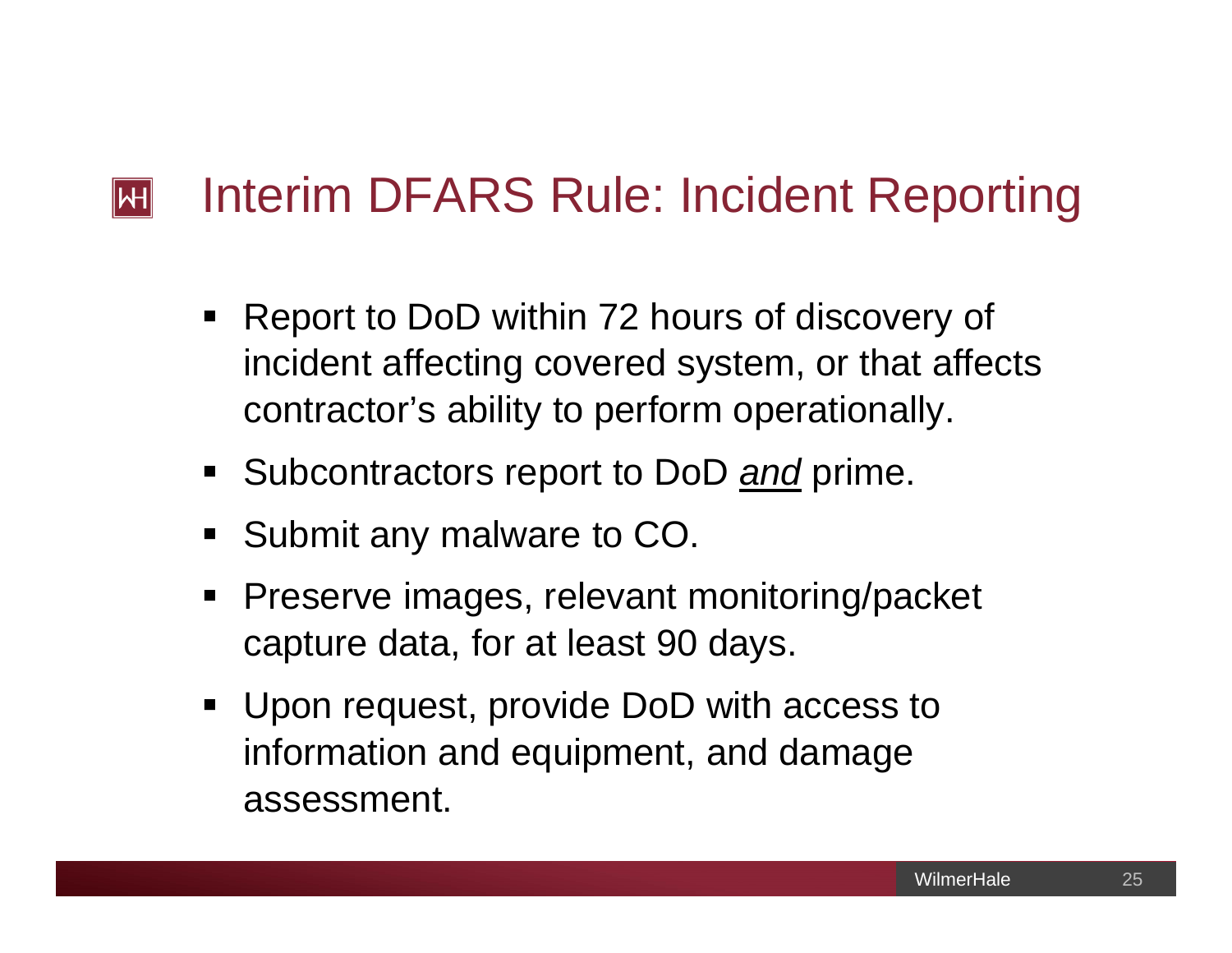#### Implications of Interim DFARS Rule  $\mathsf{H}$

- $\blacksquare$  Category of information/systems subject to rule is loosely defined – quite broad.
- NIST security standards are highly detailed and can be quite onerous.
	- Especially burdensome for smaller contractors or lower-tier subcontractors.
	- Some recognition of this by DoD with class deviation for MFA.
- False Claims Act?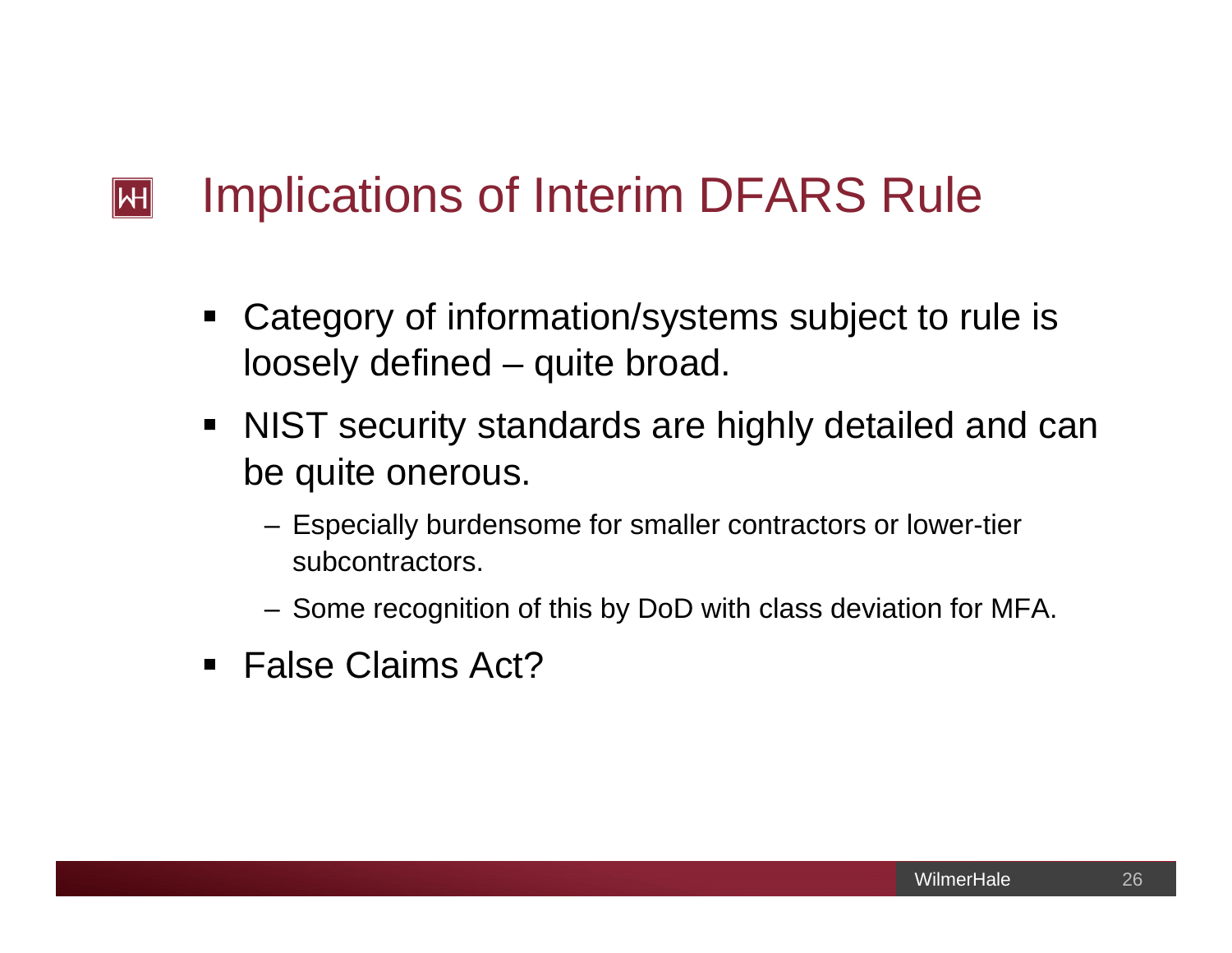#### Breach Preparedness and Response  $|\mathsf{H}|$

- A. Overview: Cyber Threat Landscape and Breach Response
- B. Incident Response Planning
- C. Managing Breach Response
- D. Breach Notification Requirements for Government **Contractors**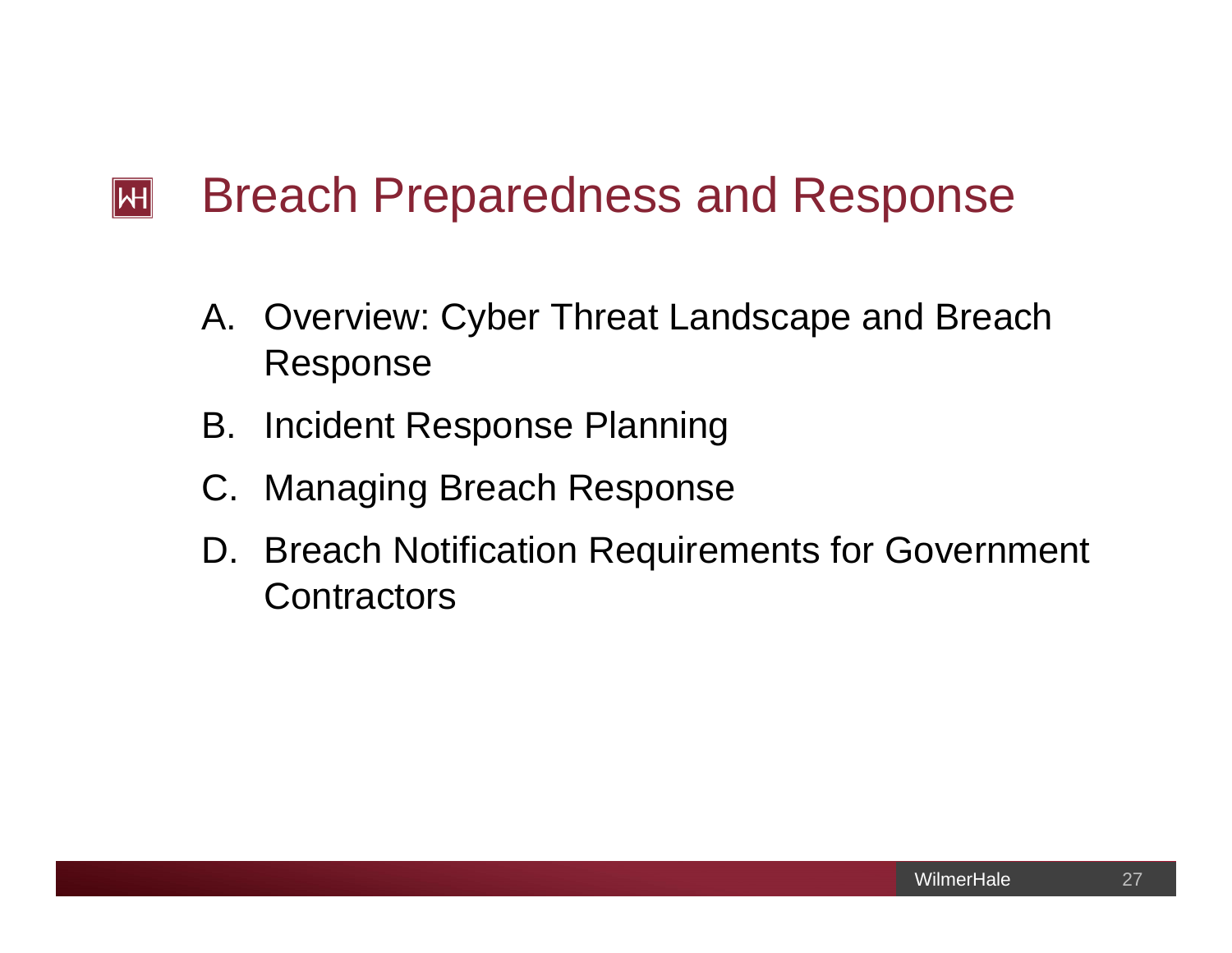### **Cyber Threat Landscape and Breach Response**

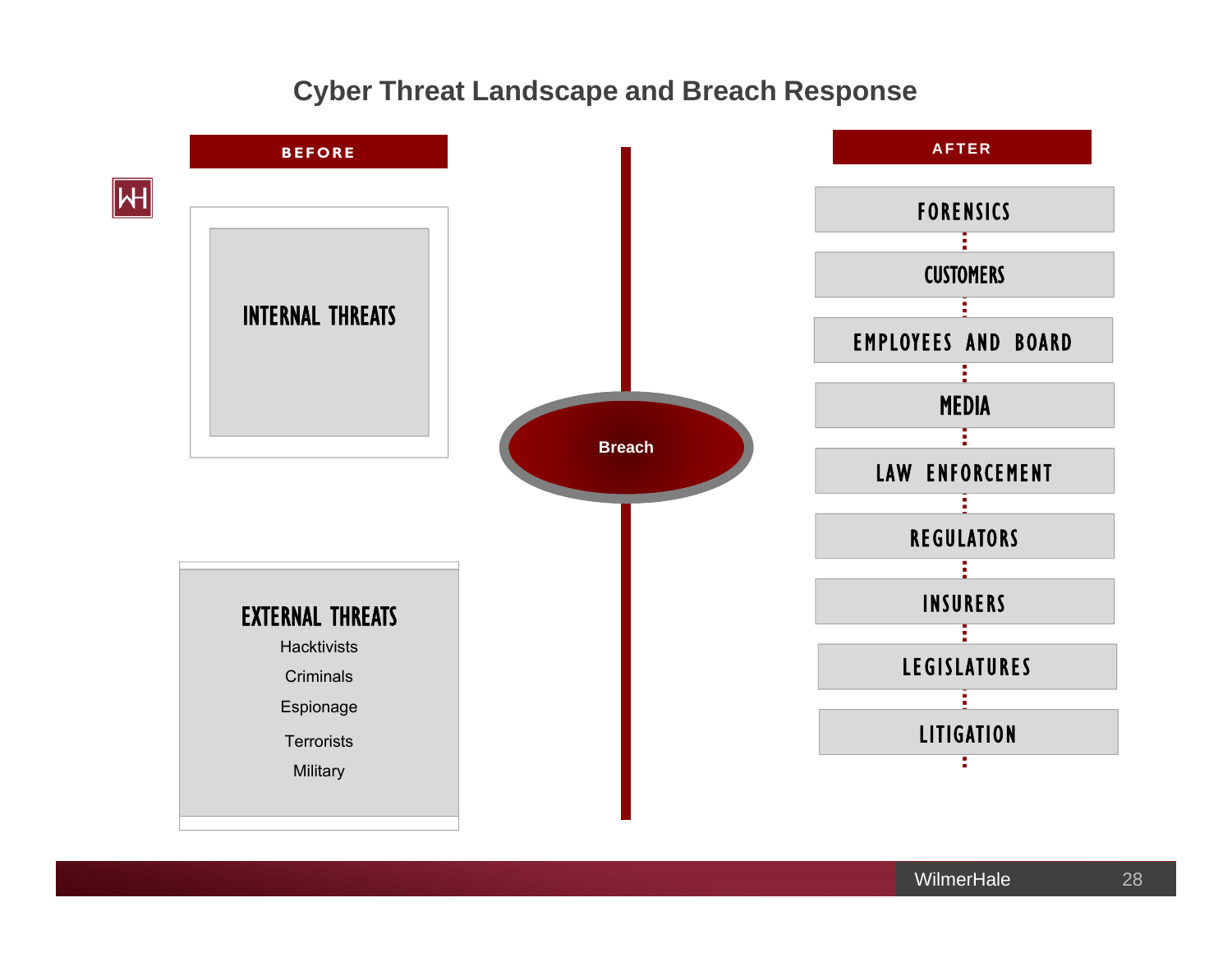#### Some Lessons from the Field: IT Practices  $\mathbb H$

#### **Overall Management**

•Failure to address recommendations from third-party assessments

•Unbalanced risk assessment process

#### **Identity and Access Management**

- •Lack of control over system administrator credentials
- •Use of default passwords for privileged accounts

•Improper/unnecessary access to networks by third-parties

### **Data Protection**

- Lack or failure of encryption
- Incomplete inventory of sensitive data and its locations, leading to insufficient protection for the data

### **Infrastructure Security**

- Improper segmentation
- Failed or insufficient network monitoring
- Unnecessary permissions for connections between severs
- Failure to decommission systems no longer in use
- Unnecessary connection between servers and the external internet
- Failure to deploy purchased network security/monitoring tools

### **Application Security**

- Application patching and updating problems
- Failure to restrict permissions to install unauthorized software
- Failure to audit for known vulnerabilities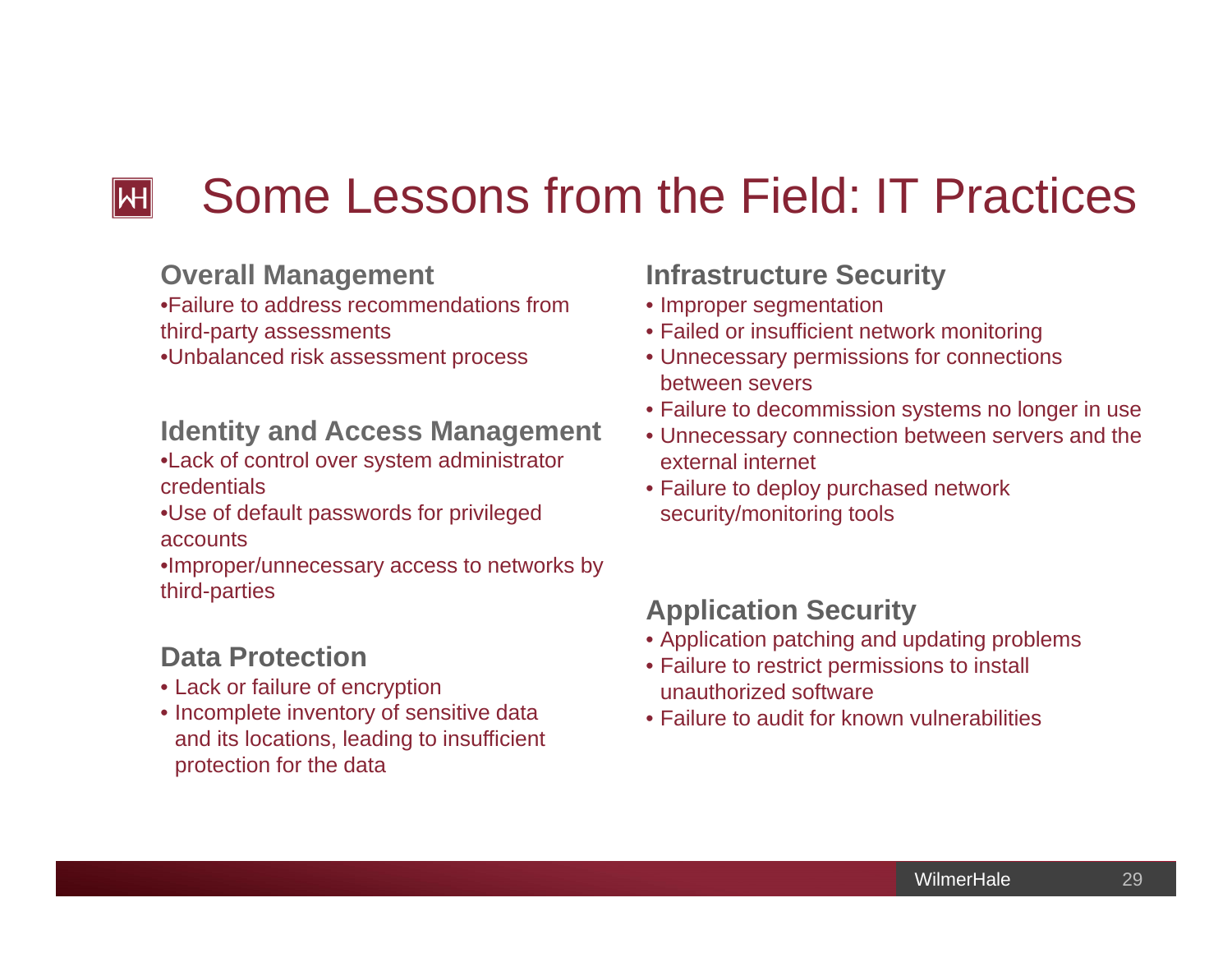#### Incident Response Planning  $\mathbb H$

## **Effective data breach response requires pre-breach preparation**

- Written incident response plan:
	- $\checkmark$  Identify 24/7 points of contact
	- $\checkmark$  Establish clear roles and responsibilities
	- $\checkmark$  Provide escalation procedures
	- $\checkmark$  Account for different types of incidents
	- $\checkmark$  Give guidance on responding to customers, business partners, press, regulators, and others
	- $\checkmark$  Reflect notice and reporting requirements
- $\Box$ Ideally includes tabletop exercises or roleplaying a simulated breach
- $\Box$ Negotiation of engagement terms with data forensic firm(s)
- $\Box$ Engagement of other vendors necessary for effective breach response
- $\Box$ Contingency plans for providing notice to customers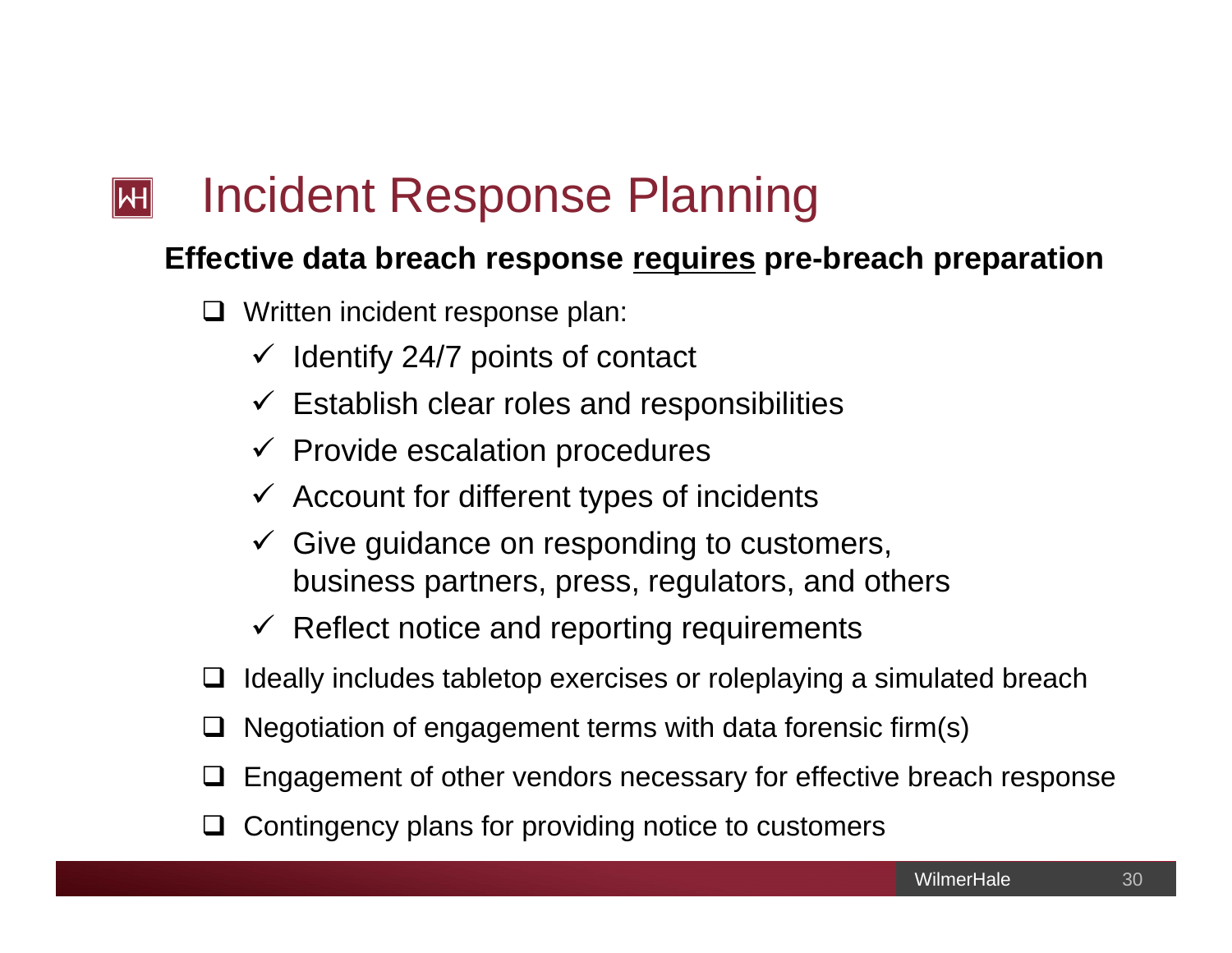#### Managing Breach Response  $\mathsf{H}\mathsf{H}$

## **Understand the Incident and Prevent Further Exploitation**

- $\checkmark$  Conduct a legally privileged investigation
- $\checkmark$  What happened and has the breach been stopped
- $\checkmark$  How significant is the threat to business
- $\checkmark$  First reports are often incorrect/incomplete

### **Communications Issues**

- $\checkmark$  Prioritize reputational issues
- $\checkmark$  Consider all audiences
- $\checkmark$  Consider what you know and do not know
- $\checkmark$  What is the core narrative?

### **Legal Issues**

- $\checkmark$  Consider legal privilege for all post-breach actions
- $\checkmark$  Identify financial control systems ASAP; include in scope of forensic work
- $\checkmark$  Address regulators and law enforcement
- $\checkmark$  Evaluate legal notification and disclosure requirements
- $\checkmark$ Be mindful of potential litigation
- $\checkmark$ **Insurance**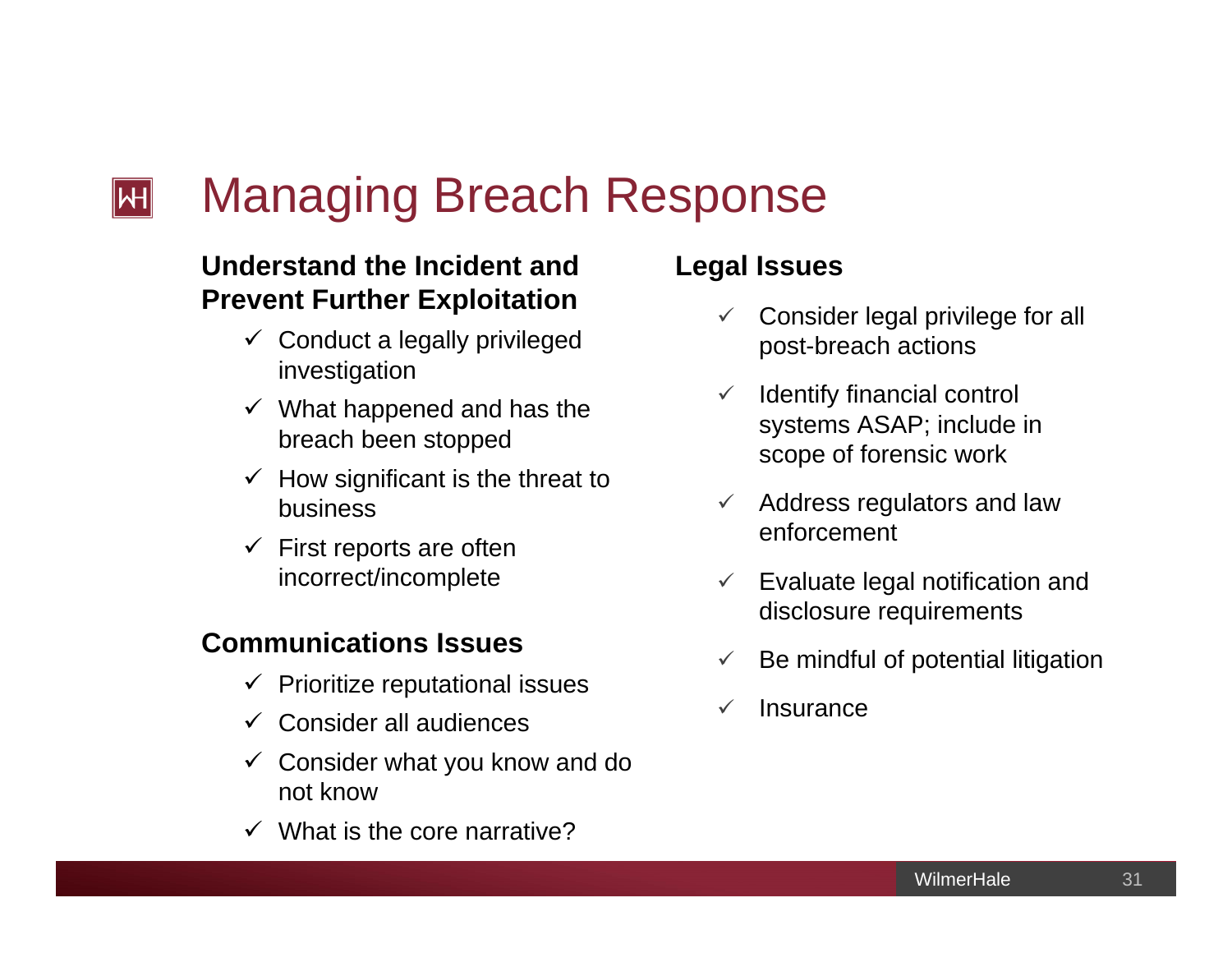## Some Key Takeaways on Breach  $\boxed{\mathsf{H}}$ Preparedness and Response

| <b>Pay</b><br><b>Attention</b>        | • Cyber issues raise legal concerns<br>throughout the enterprise. Be aware<br>of evolving regulatory requirements<br>and expectations.  |  |
|---------------------------------------|-----------------------------------------------------------------------------------------------------------------------------------------|--|
| <b>Be Prepared</b>                    | • Develop a comprehensive,<br>integrated incident response plan.                                                                        |  |
| <b>Manage Your</b><br><b>Response</b> | • Assemble an experienced team-<br>including legal and non-legal<br>components-to ensure breach<br>reconnee is integrated and effective |  |

response is integrated and effective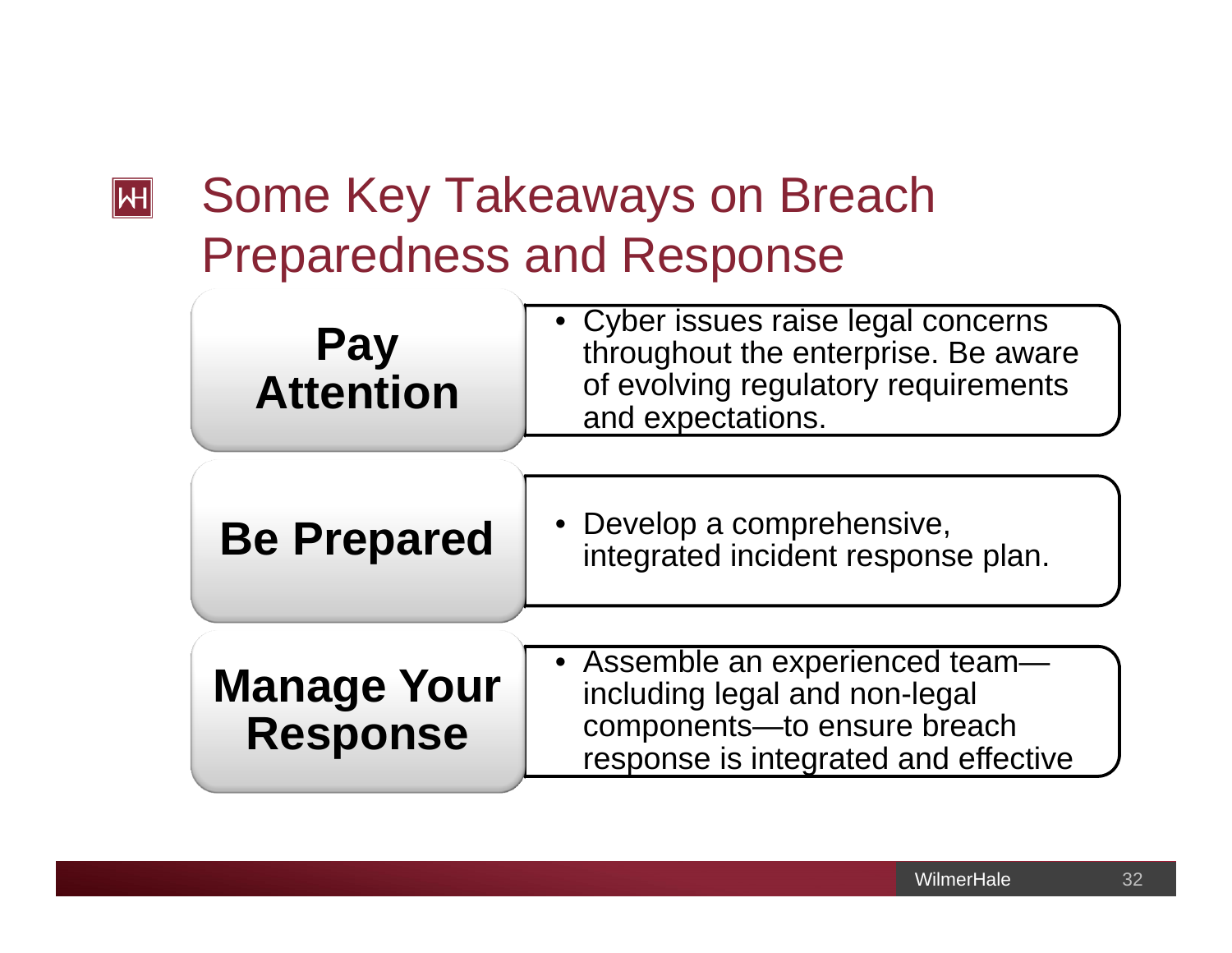#### Notification & Reporting Requirements  $|\mathsf{H}|$

Government contractors and subcontractors are subject to multiple, overlapping cybersecurity and privacy breach notification and reporting regimes.

- $\blacksquare$ Personal information
- $\blacksquare$ Government information
- $\blacksquare$ Defense/security information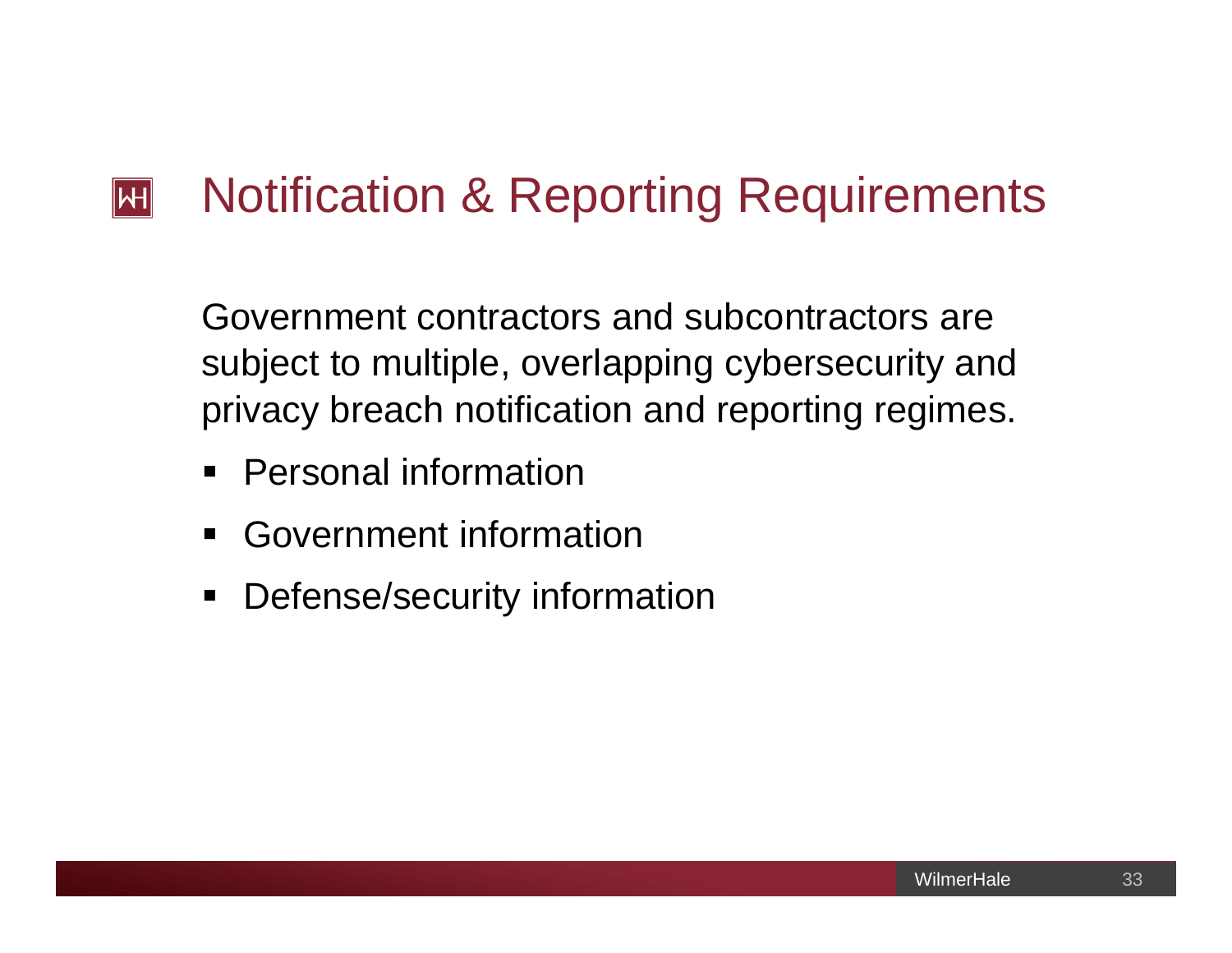## Notification & Reporting Requirements:  $\mathbb H$ Personal Information

- ٠ State personal data breach laws
	- Mandatory notifications in 47 states, DC, PR, and territories
	- Different formulations of "personal" information
	- Different breach triggers
	- Different regulatory, attorney general, and media reporting rules
- **Federal sector-specific notification requirements** 
	- HIPAA/HITECH Act: Unsecured protected health information
	- Financial institution notification under Gramm-Leach-Bliley guidance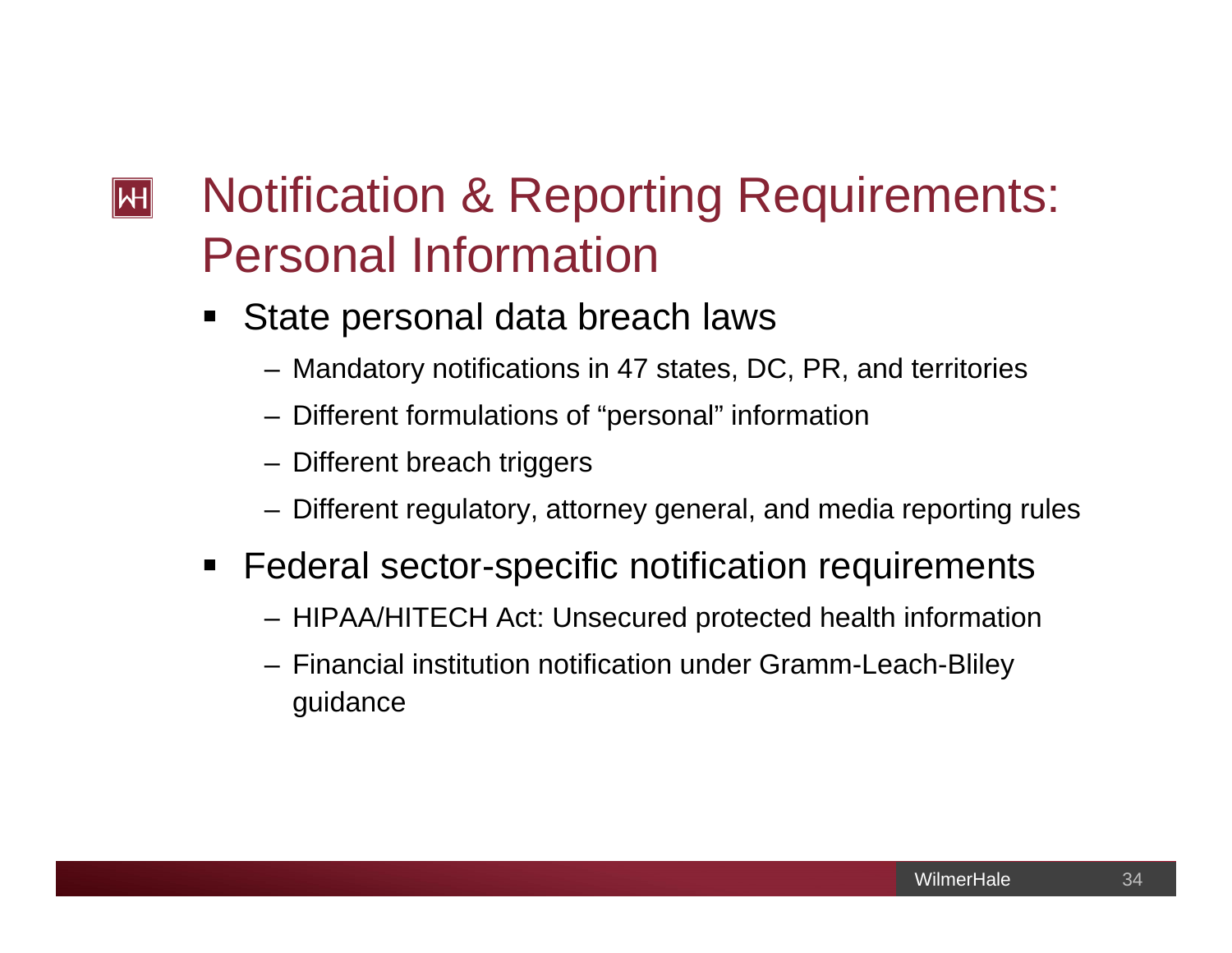## Notification & Reporting Requirements:  $|\mathsf{H}|$ Government Information

- FAR 52.239-1(c): Report "new or unanticipated threats or hazards" or "if existing safeguards have ceased to function."
- FISMA
	- Report breaches and incidents per System Security Plan
	- Report security issues in Plan of Action & Milestones (POAM)
- FedRAMP
	- Contract guidance envisions reporting of security incidents to US-**CERT**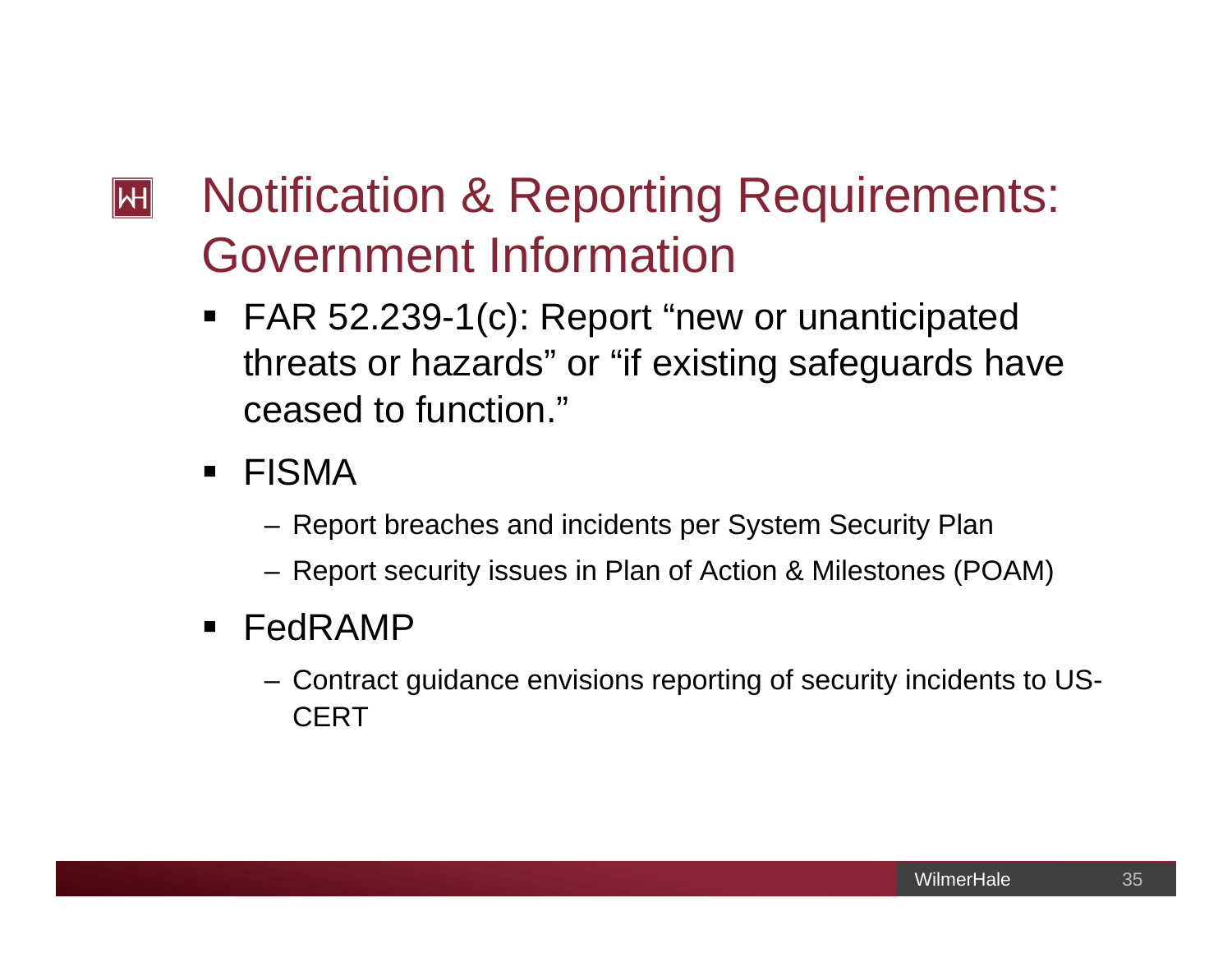## Notification & Reporting Requirements:  $|\mathsf{H}|$ Defense/security information

- $\blacksquare$  Classified information
	- Report loss, compromise, or suspected compromise to cognizant security officer
	- Report suspected espionage to FBI
- DFARS 252.204-7012
	- Applies to "cyber incidents"
	- Report within 72 hours of discovery
	- Mandatory flowdown to subcontractors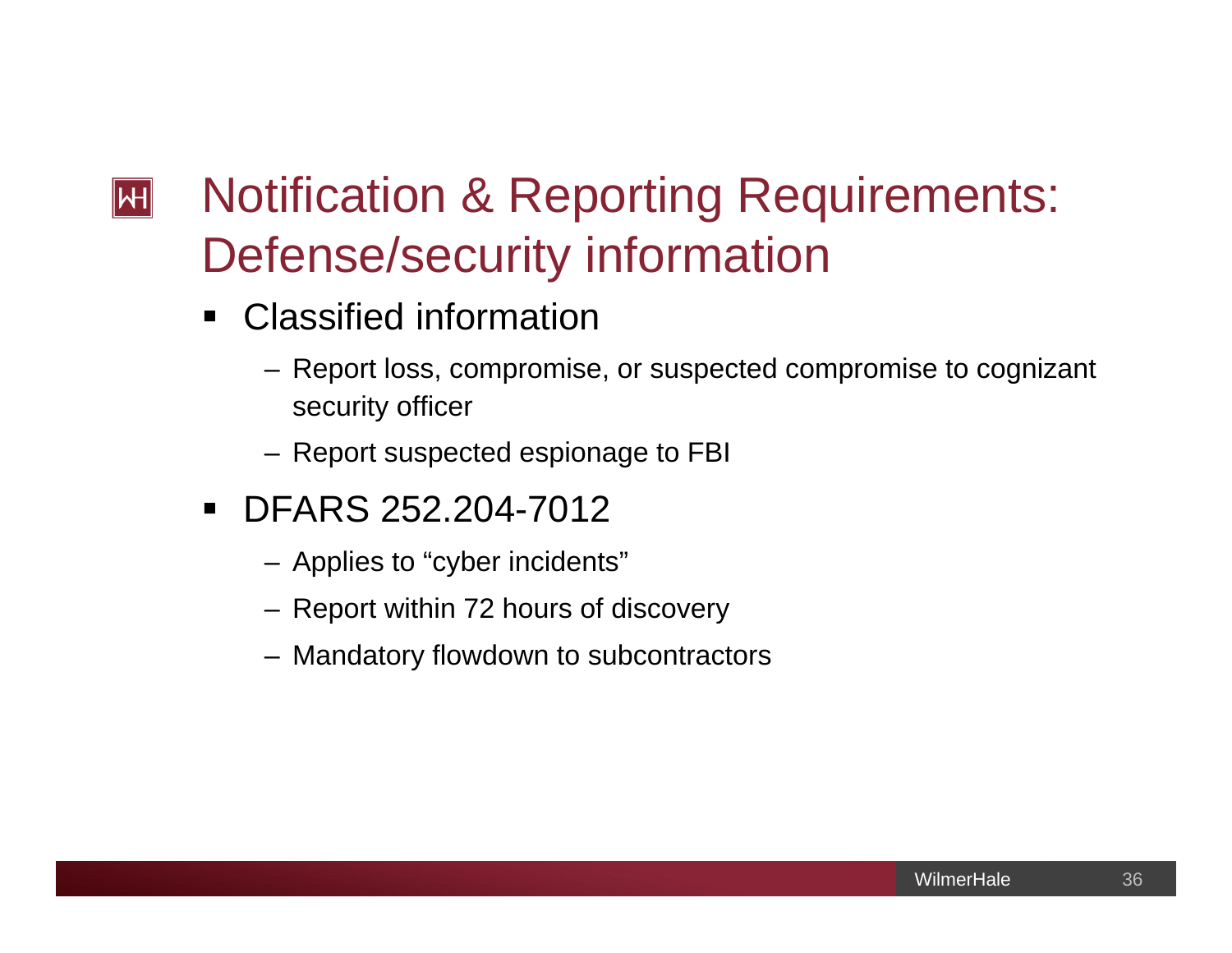## Notification & Reporting Requirements:  $|\mathsf{H}|$ Defense/security information

- $\blacksquare$  Defense Industrial Base Cybersecurity/Information Assurance (DIB CS/IA) Program
	- Expands mandatory "cyber incident" reporting effective October 2, 2015
	- Applies to all DoD contracts and agreements; mandatory flowdown
	- Open for comments until December 1, 2015
- Nexus with export control
	- Mandatory disclosure to DoD may reveal lapses in security that implicate export control laws and regulations